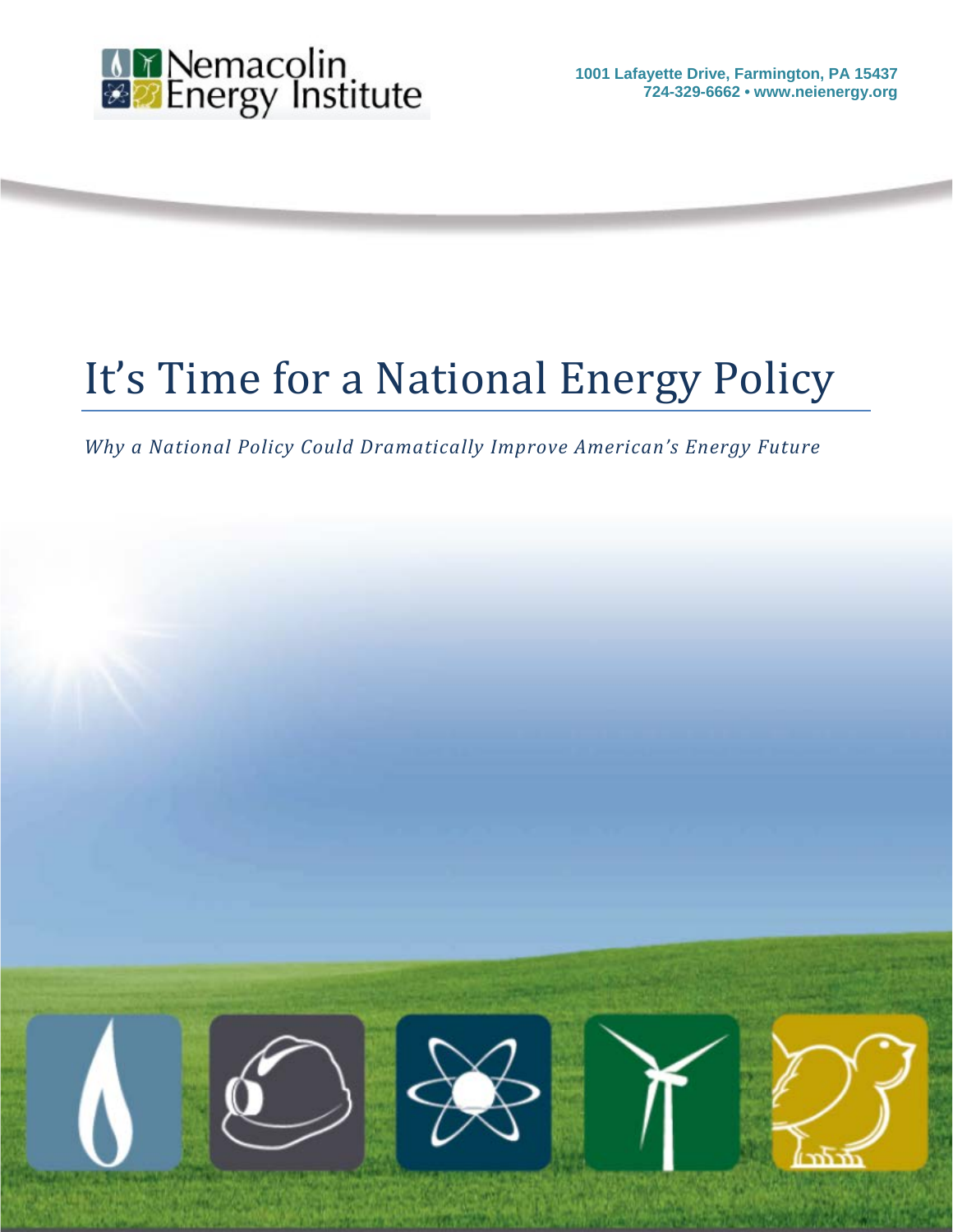

# It's Time for a National Energy Policy

# *Why a National Policy Could Dramatically Improve American's Energy Future*

**Anyone concerned with America's energy future and the stakes for policy can benefit from this forthright, nononsense review produced by NEI. Here's what experts are saying about this paper and topic:**

"Each year Americans send OPEC countries roughly \$129 billion in 'foreign aid' for their oil while we keep our own energy resources under lock and key. In a nation rich with oil, coal, natural gas, and nuclear know-how, there is no reason for the United States to rely on foreign nations to meet our energy needs. Energy independence is both a matter of national security and regional prosperity, which is why developing a national energy policy is so critical. I applaud all the Nemacolin Energy Institute participants for working together to develop commonsense solutions."

#### —**Congressman Tim Murphy (PA-18)**

"Developing a National Energy Policy should not be about 'if,' but 'when.' If every American had to spend a tour of duty fighting in the Middle East, we would already have one."

#### —**Randy C. Huffman, Cabinet Secretary**[, West Virginia Department of Environmental Protection](http://www.dep.wv.gov/Pages/default.aspx)

"This white paper serves as a blueprint for a comprehensive, effective national energy policy and crystalizes the desperate need to address our country's energy requirements. Economic recovery and stability are extremely important, but the most compelling driver for a comprehensive national energy policy, as outlined in this white paper, is national security."

#### —**Jack Partridge, President**, [Columbia Gas of Ohio](http://www.columbiagasohio.com/en/about-us.aspx)

"Resources we currently devote to foreign oil can now be redeployed here at home to produce our own energy, and doing so creates new jobs and advances technology, infrastructure investments and intellectual property development. The best result of this commitment: the U.S. regains its edge in the global energy marketplace, sees new products emerge, and draws dramatic new investment into its economy. This economic recovery in turn generates shared excitement and motivation in our workforce, revitalizes civic organizations, and most importantly, secures the involvement of our youth and their aspirations for the future -- a seminal change-agent for the future. As explained in this paper, it is indeed time for a national energy policy designed to realize these important energy-related benefits."

—**Dr. James Smith, Professor and Director**, Center for Industrial Research Applications, West Virginia University.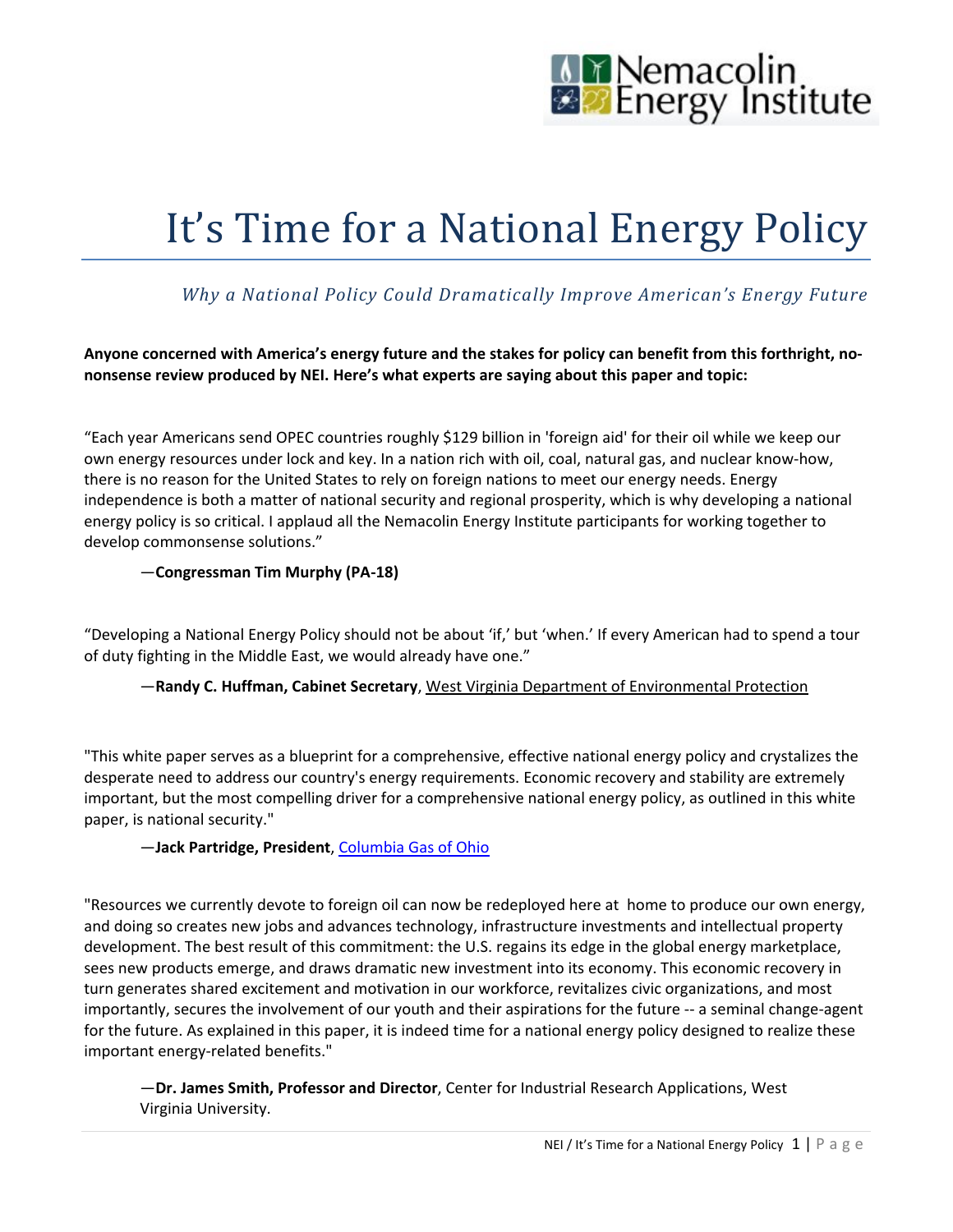# **Introduction**

America's prosperity, security and economic activity require a lot of energy. As a nation, we recognize the simple truth that every aspect of our lives, our safety, our economy, our security, our comforts, our businesses and industry, our productivity and profitability, our science and technology, our mobility, and our infrastructure all rely on and are built around the use of energy, including fossil-based fuels. Fossil-energy use is a necessity, not a choice; it is reliable, delivering *a lot* of power affordably and efficiently. We use these fuels because they are *very* economical. The innovative use of energy over 140 years is responsible for our nation's economic growth, living standards, and prosperity.

Perpetuating our economy's growth and our civilization's existence are inextricably tied to energy abundance and the efficiencies of fossil fuels. It's a deep-rooted relationship. Not surprisingly, the Energy Information Administration (EIA), consistent with private firms, forecasts that the U.S. energy budget in 2035 will remain dominated by oil, natural gas and coal, which combined will provide 73% of our energy usage, just under what they provide today. In the same time frame, renewables like solar, wind and biofuels will experience rapid growth, and will play an increasingly relevant role as those technologies, their power utility, and their delivery infrastructure improve, but they will only fill about [1](#page-19-0)4% of our energy needs.<sup>1</sup>

Our domestic energy production doesn't rise even close to its potential given our extraordinary natural resources. Heavy regulation borne of well-intentioned environmental concern in the 1970s has had consequences. In recent years a regulatory leviathan has shifted its focus away from just keeping water and air clean to agenda-driven layers of complex economic influence; it has in many other respects grown outdated, failing to keep up with technological reality, safety records, industry environmental focus and expertise, and environmental improvement.

Fortunately, with many energy options available, our energy and economic future could be bright, if energy policy permits it, and we don't fumble the energy ball. A coherent national energy policy could light the pathway to that future.

# **The New Reality of America's Energy Abundance**

*The Energy Scarcity Myth* - Conventional wisdom is hard to shake. Unfortunately, conventional wisdom often governs policy even when it is wrong. For decades the U.S. has been a net importer of hydrocarbon energy, which has led to the general presumption that we consume dramatically more hydrocarbons than we can produce, and the conclusion that we can never drill our way to energy independence, and therefore must forget about oil and natural gas and pursue only green "alternatives." In fact even President Barack Obama, continues to assert that the "U.S. consumes 20% of the world's oil, but only has 2% of the world's proven oil reserves." This mantra is endlessly parroted in media reports about energy, like this statement by Neela Banerjee of the LA Times on March 12, 2012:

"More domestic drilling will not end the need for imports, however. The United States holds only 2% of the planet's proven oil reserves, but Americans consume [2](#page-19-1)5% of the world's daily output of crude oil." $\lambda$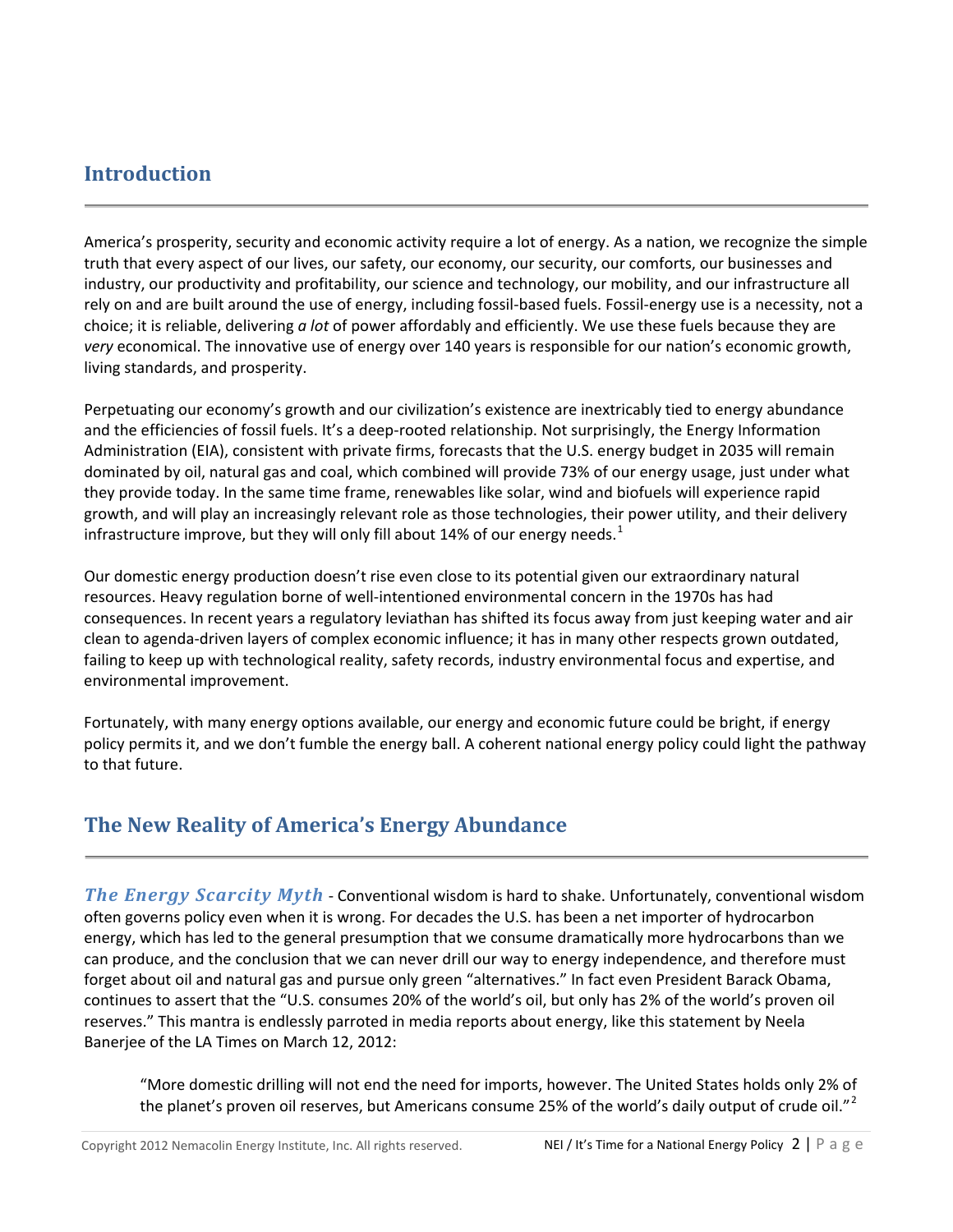There are many who benefit from perpetuating the domestic scarcity myth, especially those who want to diminish the use of fossil energy or just sell more renewable energy. The hitch in the myth is the term "*proven* reserves," which is widely misunderstood to mean "all of what we have." "Proven" actually means that tiny portion of our total energy resources that have been "discovered" (verified) through drilling or testing and which can be recovered (produced) economically. "Proven reserves" are a small subset of recoverable resources, because they only count oil currently being drilled for in existing fields; "proven" reserves don't include oil and natural gas known to exist but inaccessible because of regulatory barriers.<sup>[3](#page-19-2)</sup>

Proven reserves aren't static; they expand through 1) technology that converts hard-to-produce resources into proven reserves, 2) oil price increases that allow more expensive oil types to be produced, and 3) the purchase of additional leases that permit exploration in new oil basins.

Consider this, in just one year, from 2009 to 2010 the U.S. EIA increased the proven crude oil and lease condensate reserves by 12.8% and the wet natural gas reserves by 11.9%. In fact they reported that "[p]roved reserves of U.S. oil and natural gas in 2010 rose by the highest amounts ever recorded since the U.S. Energy

Information Administration (EIA) began publishing proved reserves estimates in 1977."<sup>[4](#page-19-3)</sup>

#### *Energy Abundance is Reality* - Facts are

stubborn things, and today's facts make perpetuating the scarcity myth impossible. Sadly, and alarmingly, conventional wisdom hasn't caught up with the facts about North America's geologic energy bounty, and regulation doesn't reflect energy producers' dramatically improved risk profiles and environmental expertise. Here are just some of the not-yet-widelyknown (or admitted) facts about North America's hydrocarbons in 2012:

- Lower 48 states shale plays **Bakken** Forest<br>City Basir Illinois Excello<br>Mulky Cherokee Platform Woodford Fayetteville Chatta & Ridge **Barnett** Worth  $100 - 20$ Eagle Haynesville-**Bossier** Shale plays Current plays Prospective play Stacked plays<br>—— Shallowes mermediate depth/ age Deepest/ oldest aberica espirator Source: Energy Information Administration bas<br>Updated: May 9, 2011 sed on data from us nublished sludie
- The U.S. has more proved coal reserves

than any other country, 261 billion tons (over 27% of the world's proven coal reserves), and 486 billion tons in demonstrated reserves, enough for 48[5](#page-19-4) years of domestic consumption,<sup>5</sup> and has the technology to burn it cleaner than any other country.

• The technological breakthrough combining horizontal drilling in conjunction with hydraulic fracturing and seismic testing now permits affordable access to [750 trillion cubic feet](http://www.eia.gov/analysis/studies/usshalegas/) of recoverable shale gas resources within the U.S.'s lower 48 states, and could supply U.S. consumers' energy needs for hundreds of years.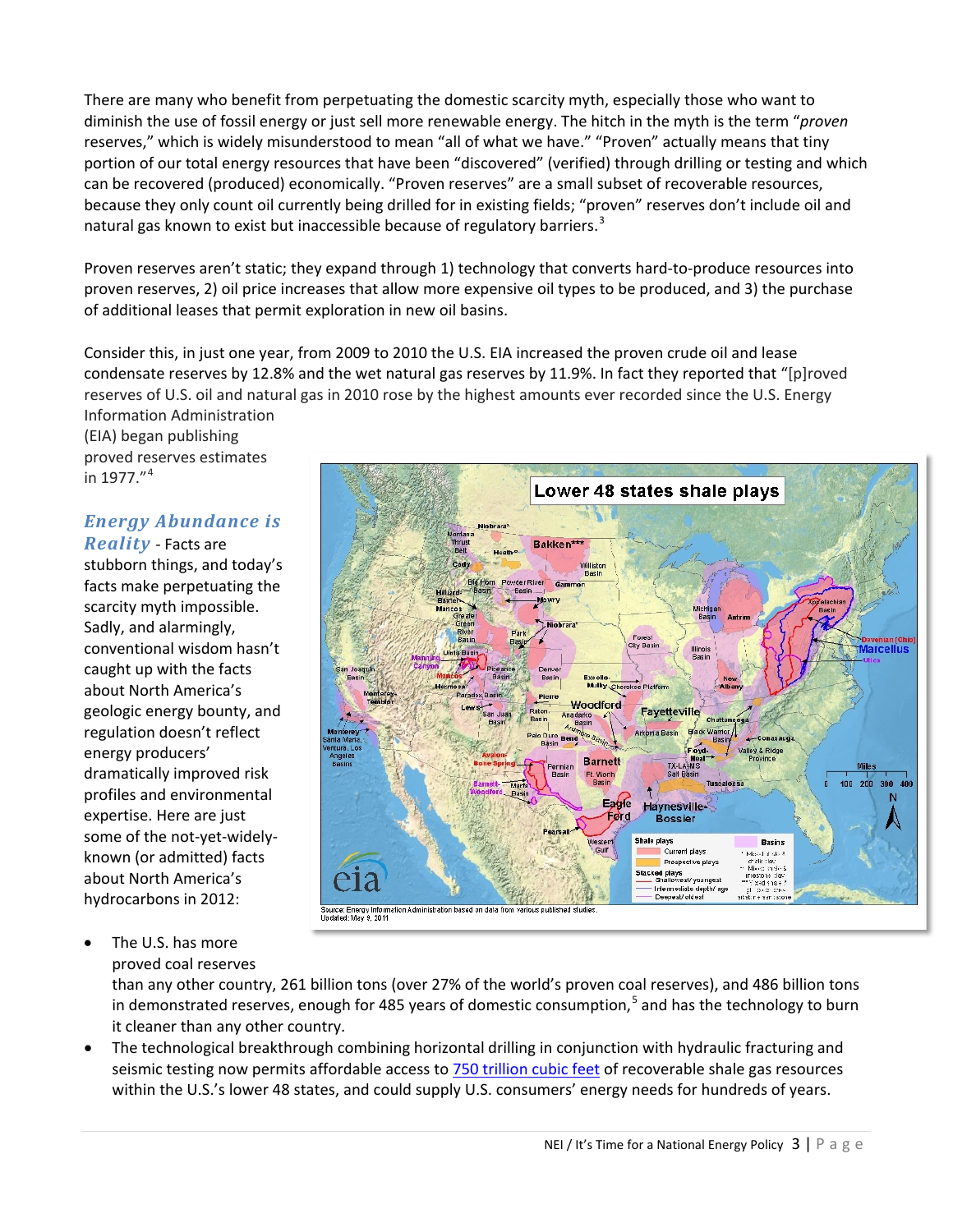- The Marcellus shale formation, stretching across 95,000 square miles in New York, Pennsylvania, West Virginia, Ohio and Maryland, is estimated to be the second largest natural gas find in the world, containing more than 410 trillion cubic feet of natural gas. [6](#page-19-5)
- The Utica Shale is a rock formation located *below* the Marcellus Shale, which also has the potential to become an enormous natural gas resource. It is thicker and more geographically extensive than the Marcellus, and has already proven its commercial production capability.<sup>[7](#page-19-6)</sup>
- North Dakota's proven oil reserves have, through technological access, increased 25-fold in 13 years, and are likely to grow much larger.<sup>[8](#page-19-7)</sup>
- The [Green River Formation in](http://pubs.usgs.gov/fs/2011/3113/) Wyoming alone has 1.4 trillion barrels of recoverable oil<sup>[9](#page-19-8)</sup>  $-$  sixty-two times as much as those citing "proven reserves" count today. The Department of Energy (DOE) estimates that Colorado, Utah and Wyoming sit atop potentially 1.8 trillion barrels of shale oil in deposits greater than 15 barrels/ton.
- The Monterey Formation (aka the Monterey Shale), a zone of petroleum-rich rock that extends much of California's length, holds an enormous amount of oil, estimated at up to 500 billion barrels. If even a small fraction of its reserves proves accessible, the Monterey could be one of the biggest shale-energy plays in the nation. In July 2011, the Federal Energy Information Agency (EIA) estimated that the Monterey had 15.4 billion barrels of recoverable crude — four times what's estimated to lie within North Dakota's Bakken Shale formation, which is worth \$1.5 trillion and puts Monterey in a class with oilfields in Saudi Arabia.
- Other recoverable sources include: 86 billion barrels of oil on the outer continental shelf; 24 billion in the lower 48; 2 billion on Alaska's north slope; 19 billion in Utah tar sands; 12 billion in ANWR. Then add in oil shale: 800 billion just in Wyoming and neighboring states.<sup>[10](#page-19-9)</sup>
- According to the Department of the Interior, the U.S. has 102 billion barrels of oil under its Outer Continental Shelf, enough oil to fuel 85 million cars for thirty-five years, but presidential, congressional, and state moratoria place most of it off-limits to exploration and development. $^{11}$  $^{11}$  $^{11}$
- Currently, only about 3% of government property is leased for finding energy. Hundreds of millions of acres of oil-rich federal lands are off limits to energy development.
- The U.S. has enough recoverable oil for the next 200 years, despite only having 2% of the world's current "proven" oil reserves. [12](#page-19-11)
- The United States ha[s 1,442 billion barrels](http://energyforamerica.org/wp-content/uploads/2012/01/Energy-InventoryFINAL.pdf) of technically recoverable oil, but only about 20 billion barrels are considered proven oil reserves.<sup>[13](#page-19-12)</sup>

# U.S. Energy Reality has Changed Dramatically

"The energy world has been turned upside-down—but not in the way that many expected. While policymakers globally have focused on "alternative" forms of energy, from solar and wind to plant matter and tides, the landscape has profoundly changed on both the supply and demand sides of the equation.

The game-changing technologies that have emerged involve hydrocarbons: natural gas, oil, and coal. Technology has unleashed staggering quantities of commercially exploitable reserves of these fuels, especially in the United States and its neighbors in North America. The implications for the American economy and its role as a world leader are, if fully realized, nothing short of revolutionary."

*"The United States, Canada, and Mexico, are awash in hydrocarbon resources: oil, natural gas, and coal.*

*The total North American hydrocarbon resource base is more than four times greater than all the resources extant in the Middle East.*

*There are roughly 13 trillion barrels of oil equivalent in Canada, Mexico and the U.S. That dwarfs the Middle East's total of 2.6 trillion barrels of oil equivalent.*

*An 80% increase in aggregate hydrocarbon production over two decades, would yield over \$7 trillion of value to the North American economy, with \$5 trillion of that accruing to the U.S."*

 **[Mark P. Mills](http://www.manhattan-institute.org/html/mills.htm)**, *Adjunct Fellow, Manhattan Institute*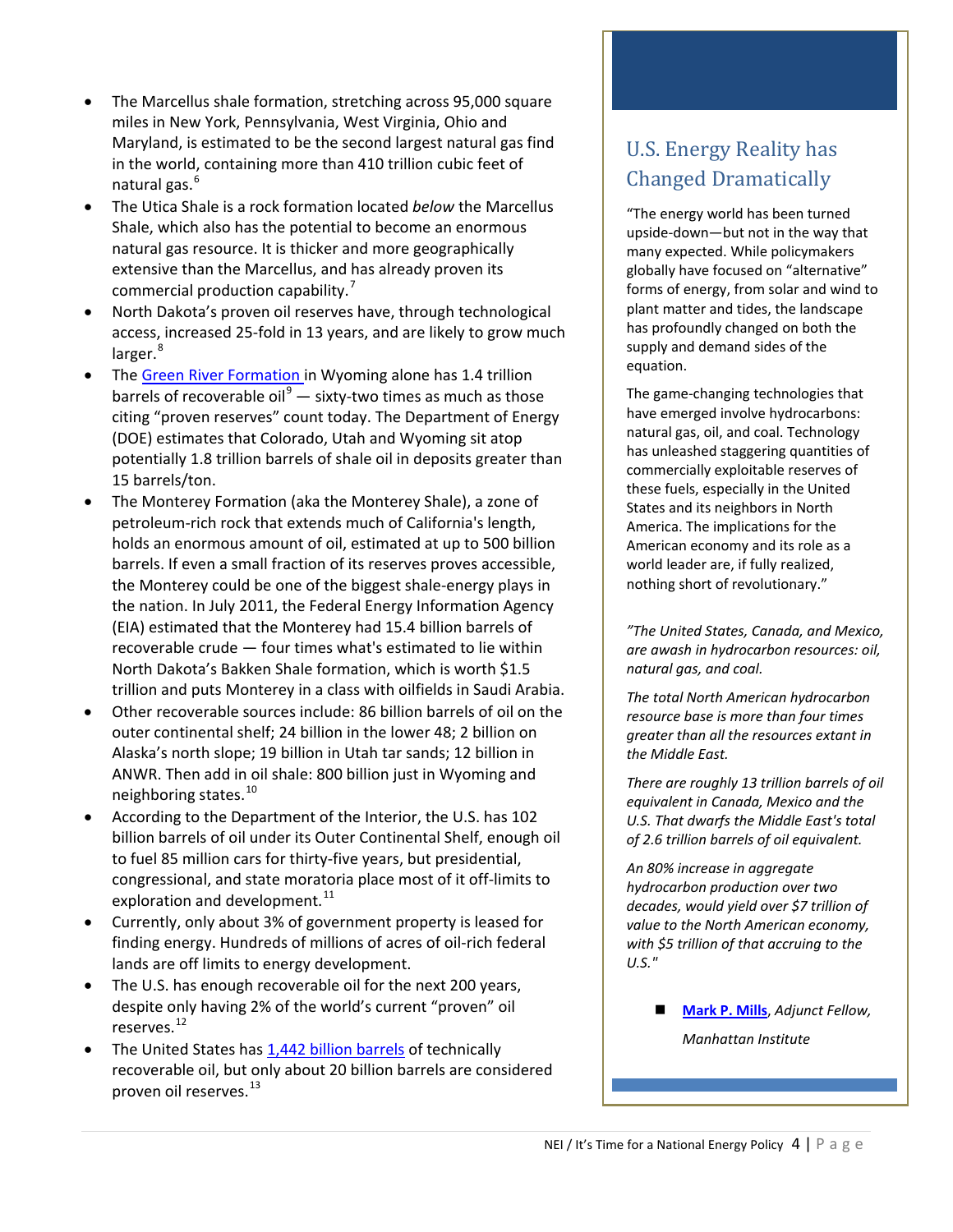All of this means that North America is facing an energy revolution, and with the right policies in place, could not only supply all of its energy needs for hundreds of years, but could become the largest supplier of fuel to the world by 2030.<sup>[14](#page-19-13)</sup> Low-cost natural gas is a boon to domestic manufacturing, especially in the industrial Midwest, home to vast concentrations of gas in the Marcellus and Utica shale formations. In such ascension, the U.S. would be virtually energy independent, and its wealth would grow as 2.5 million more American jobs are created. [15](#page-19-14)

The old scarcity paradigm holds that we're fast running out of carbonbased fossil energy resources, and must force a shift to "renewable" energy alternatives. That paradigm itself, and the direction of U.S. energy policy, now shift inexorably toward *recognition* of our energy reality: that we're actually swimming in such fossil energy sources, more fossil fuel reserves than any other country in the world, and we have the technology to extract it very safely, but are saddled with outdated (poor) policies that don't allow us to access them (and use them to balance and ease the appropriate market-based adoption of emerging "alternative" energy technologies over time).

Such abundance is a gift of geology and human ingenuity if there ever was one;<sup>[16](#page-19-15)</sup> it's a big change that few foresaw as little as five years ago, and it warrants a national policy to ensure that the U.S. *realizes* that abundance and avoids policies that undermine the associated economic boom or national security advantages.

*Abundance Alone is Insufficient* – Even though our energy production has increased dramatically in recent years (U.S. oil production is [up 12%](http://www.eia.gov/dnav/pet/pet_crd_crpdn_adc_mbblpd_m.htm) over the past year alone. Natural gas production, while low prices may have plateaued it in recent months, is u[p 28% since 2006\)](http://www.eia.gov/dnav/ng/hist/n9010us2m.htm), we cannot afford to become complacent. Former CIA Director John Deutch puts it nicely:

To be sure, a North America independent of oil imports still isn't energy independent. The U.S. economy will continue to be subject to world oil prices, and supply disruptions in the world will still create price spikes.<sup>[17](#page-19-16)</sup>

To minimize the impact of market and supply factors outside of our control, the U.S. should maximize the impact of factors *within* its control by prudently developing a long-term national energy policy – it would be a useful tool.

# **Innovation is Essential**

"Horizontal drilling and fracking have made oil shale and tar sands rich sources of oil and natural gas, so much so that the United States may prove to possess the largest store of fossil fuel reserves in the world -- in theory, with enough gas, oil and coal soon never to need any imported Middle Eastern energy again. 'Peak oil' is suddenly an anachronism. Widespread American use of cheap natural gas will do more to clean the planet than thousands of Solyndras. If the United States utilizes its resources, then its present pathologies -- massive budget and trade deficits, mounting debt, strategic vulnerability -- will start to subside. These new breakthroughs in petroleum engineering are largely American phenomena, reminding us that there is still something exceptional in the American experience that periodically offers the world cutting-edge technologies and protocols. ... Who would have thought that a few fracking innovators in Texas would change the world's carbon footprint far more than did Nobel laureate Al Gore -- while offering a way for the U.S. to be energyindependent."

-Historian [Victor Davis Hanson](http://patriotpost.us/opinion/14095)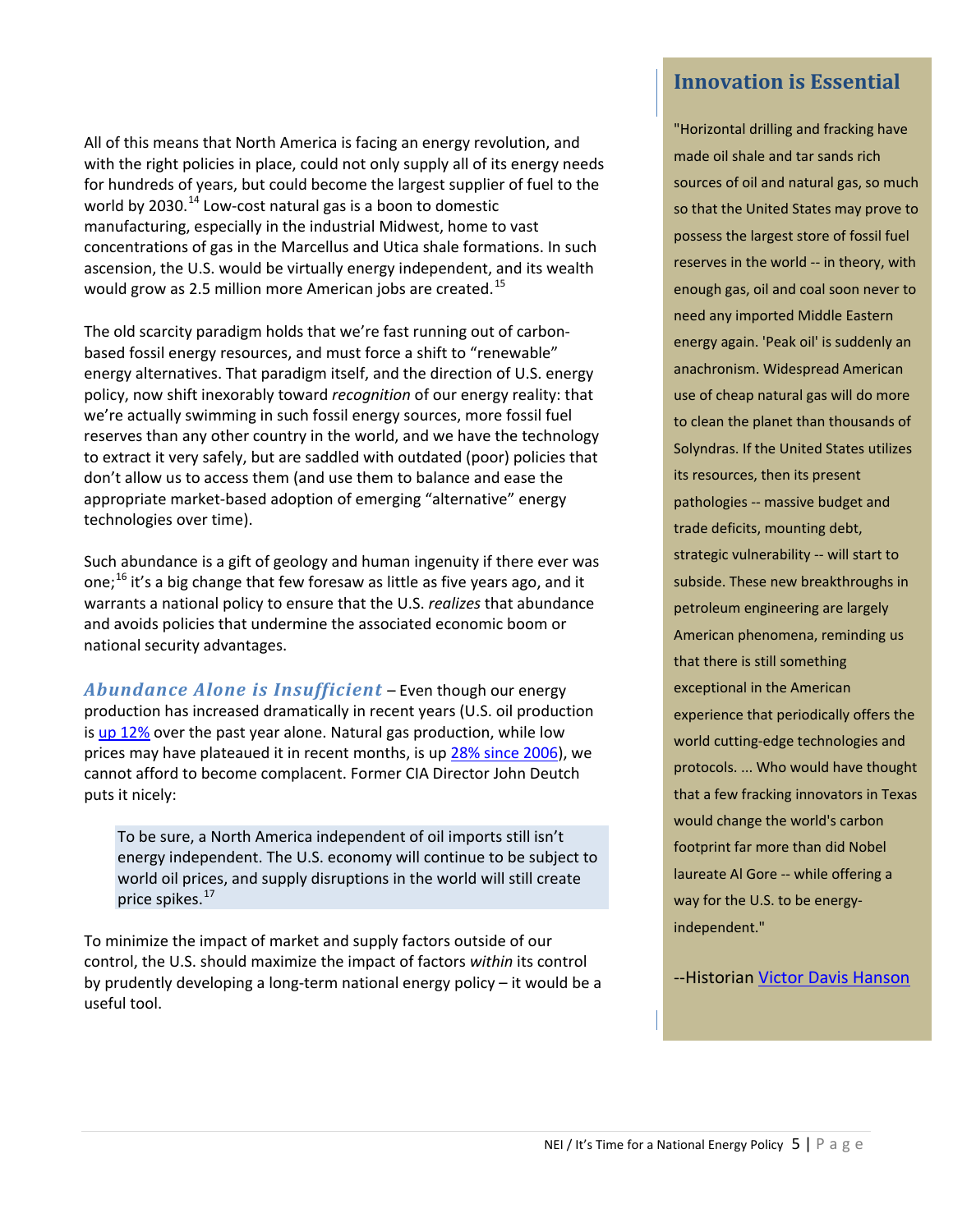#### *Making the case - a long-term national energy policy makes sense and is a key to our economic future***.**

The value of establishing a national energy policy can't be underemphasized. Today, there is a vast gulf between several key energy-related factors:

- The need for abundant energy to fuel our modern economy, our businesses and our national security;
- Today's known domestic energy abundance;
- The complex of mixed policies fostered by our erroneous scarcity paradigm; and
- The rapidly changing global energy market.

This gulf needs a bridge, and the fortitude to cross it.

The prospect of ensuring strong economic growth while moving toward energy independence and energy security hangs in the balance. A thoughtful, comprehensive national energy policy today is fitting, relevant and likely to help accomplish several very positive things for America.

## *Get the Nation to Recognize and Understand Energy Reality*

A national energy policy can focus the nation's attention on the subject and provide clarity, present facts, and cut through ideological fog, media sound bites, and misinformation.

Today's geopolitics, the world's exploding economies (China, India), and instability in energy exporting countries make it very risky for the U.S. to continue to rely so heavily on foreign energy sources, or allow events outside our control to govern our energy future. Permitting a self-inflicted regulatory maze to encumber and diminish our energy sector is equally risky. The staggering scale of world energy demand today makes this issue a central challenge of our time.

"There are a tremendous number of projects that are ready to go if we can get them permitted, if we reduced the regulatory process. Right now the U.S. Chamber of Commerce estimates there are more than 350 projects that are stalled because of not being able to get permitted or because of regulatory burden."

The Chamber estimated those projects could create nearly 2 million jobs annually and produce more than \$1 trillion in gross domestic product.

*North Dakota Senator John Hoeven* 

Other countries foresee a huge increase in their demand for energy in the coming decades – and they deliberately seek to establish *control* over energy resources, and are determined to meet their growing demand, no matter what. Unlike the U.S., they are quite rationally *not abandoning* coal, but are determining how best to use it, and are planning to use as much of it as they can get their hands on – because it's affordable and packs an energy punch. They are *aggressively* developing and pursuing any and all forms of energy possible, and not just in *their* backyards, but in ours.

The U.S.'s ability to influence and rely on the world energy market, as it once did due to the scale of its energy demand, is rapidly diminishing.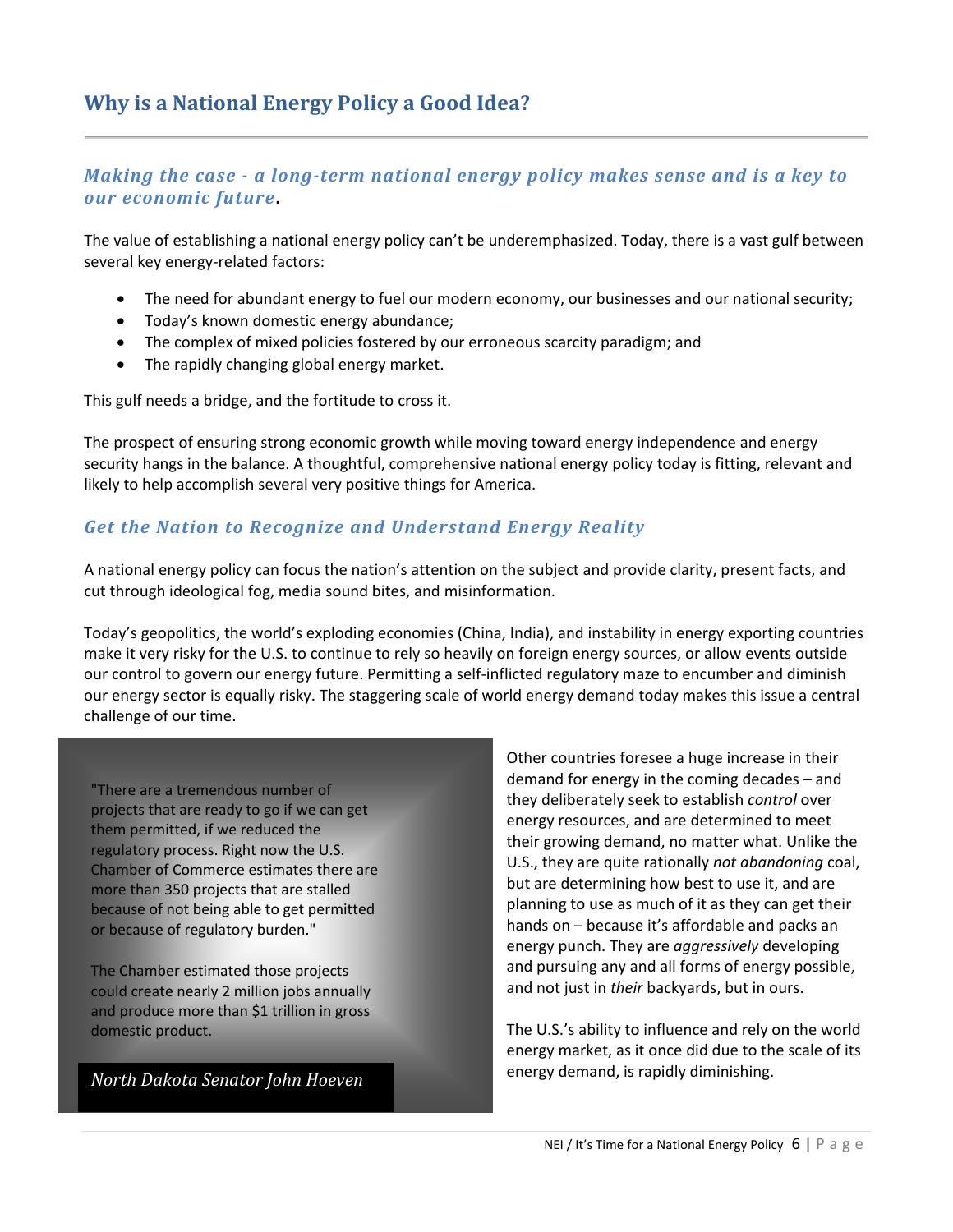Yet the U.S., with today's fractured and ineffective policy, appears passive and indifferent to these looming global energy demands, and the risks they pose. Perhaps this is why the U.S. remains one of the only developed countries in the world without a clear national energy policy. Faced with increased global demand and competition for energy resources, the U.S. would certainly benefit from a serious national policy that ensures access to and use of *all* domestic energy sources, rather than policies that "prefer" some energy sources and sideline others (a luxury we can't afford). Passivity and self-destructive policy are no longer options.

Since we need abundant energy resources to sustain a vibrant and competitive U.S. economy and domestic hydrocarbon energy resources are now *known* to be available for the task, the nation needs a policy that forthrightly recognizes a few basic premises:

- Energy abundance and affordability are the primary and most legitimate policy goals.
- Energy politics has hindered our energy sector's ability to produce abundantly and must change.
- North America's vast hydrocarbon resources are available at reasonable or very low costs—and can be extracted (and used) safely and with sound environmentally practices through rapidly advancing technologies (and the private U.S. energy sector developed these technologies).
- Fossil energy can't be replaced or supplanted by "renewables" in the foreseeable future without forcing gravely adverse economic consequences.
- Wisely using our own oil, coal, and natural gas poses overwhelming economic and energy-security advantages for the United States.

For example, coal and natural gas prices have declined substantially over the last four years as their production has increased on state and private lands through improved technology, increasing supply. Between August-September 2008 and June 2012, the price of Natural gas dropped from \$7 per million British Thermal Units to under \$3 per million BTUs, which is saving the U.S. economy around \$264 million every day.<sup>[18](#page-19-17)</sup> In addition to

lowering energy prices, increased domestic fossil-energy production has helped reduce the amount of oil and gas imported by the U.S. In August, 2006 the U.S. imported 455,595,000 barrels of oil and petroleum products, but by February, 2012 imports had declined 33% to 303,455,000 barrels.<sup>[19](#page-19-18)</sup> Significantly, natural gas imports have dropped even more precipitously – by 43% - between August, 2007 (426,534 million cubic feet) and April 2012 (243,015 million cubic feet). [20](#page-19-19)

This already measurably increased independence from foreign energy suppliers improves our

"Thanks to recent advances in technology we now have access to a nearly 100-year supply of natural gas, and our ability to tap into that supply will bring significant economic, geopolitical, and other benefits."

 Heather Zichal, Deputy Assistant to the President for Energy and Climate Change , remarks at NDN, Washington, DC, June 25, 2012

energy security posture. Dependence on foreign countries and the myriad uncertainties they foment has always been a dubious proposition. (Losing lives and taxpayer dollars on buying and protecting foreign energy supplies is morally indefensible when plentiful and accessible domestic sources exist today). Less dependence liberates America to better determine its energy future.

While, sadly, the affordability of renewable energy has *not* declined quickly enough, and its governmentsupported production has not saved the economy any money yet, the wealth and economic growth created today by a vibrant hydrocarbon energy sector can itself provide the resources to fund ongoing basic research in "renewables" that could increase their utility and help them to eventually become cost competitive (both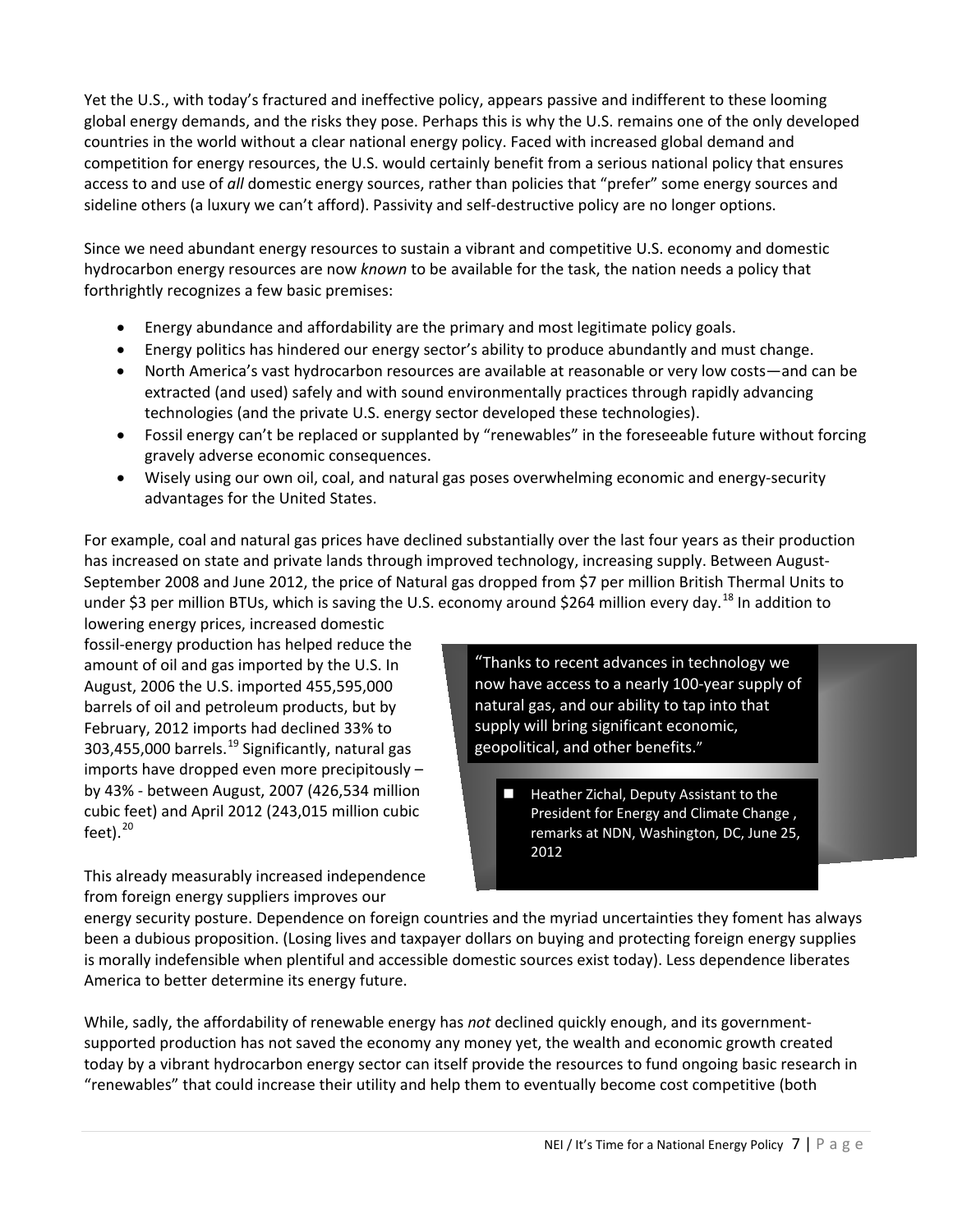through private industry initiatives and government projects funded by royalties and taxes on extracting and oil, gas, and coal).

The new energy economy reality is stark and clear. Considering the unrelenting growth in the world's hydrocarbon appetite and the related export and geopolitical opportunities that are emerging for the U.S., the economic and social value of these resources is simply astonishing in the context of economic history.

It's important that these unprecedented energy and economic opportunities are not squandered through indifference or petty infighting. A national policy could help us acknowledge that changing our use of hydrocarbons can't occur through mandates or by funneling taxpayer money into less efficient and much more costly "alternative" energy. The utility of hydrocarbons is too high to attempt to marginalize their role in a vibrant, growing economy and in our national security. By strengthening the energy sector generally, an overall energy policy would improve the chance of realizing the potential of alternative energy sources like wind and solar. A national policy that fosters (encourages) the prudent (and active) development of fossil-energy resources, and renewables, by the domestic energy industry would be very good for America.

## *Overcome Unworkable Patchwork Policies and Foster Predictability*

Remarkably, U.S. energy policy dialog (and public understanding of policy consequences) lags far behind the reality of this new energy economy. Politics, cronyism, and one-dimensional agendas still govern the posture of those prescribing energy policies today, rather than the nation's long-term energy (and economic) security. For example, the Wall Street Journal notes the wastefulness of a needlessly burdensome permitting process:

"[Energy] development is now surging on state and private property, but federal acres open for leasing and exploration have fallen 18% since 2008. The rate of permitting has slowed by 37%; it takes 307 days on average to get a drilling permit. North Dakota does it in a week and a half, Ohio in two. … [T]he larger federal regulatory state … takes seven years to approve a major energy project when it does it at all.

Think: Keystone XL pipeline. In 2010, the Chamber of Commerce identified 351 projects delayed or rejected by the feds that would have created more than a million jobs and added \$3.4 trillion to growth over time." $^{21}$  $^{21}$  $^{21}$ 

Investor's Business Daily has observed another sad example of policy dysfunction:

> "As the Hoover Institution's Peter Schweitzer documented recently, members of Obama's campaign finance committee, his campaign bundlers and major Democratic donors received \$16.4 billion of the \$20.5 billion in loans and grants doled out under 'green stimulus' programs run by Obama's Energy Department. This is crony corruption, pure and simple."<sup>[22](#page-19-21)</sup>

Our economic future and well-being can't suffer such political failings any longer. To get it right for the nation and the future, today's energy policy must be driven by *leadership* focused on actually attaining

*It is time for the United States to adopt a national energy strategy that responsibly addresses the interests of energy consumers (the energy market) the energy industry, the environment, the economy, and our national security.*

energy abundance, affordability and security, not by short-sighted ideological posturing or cronyism.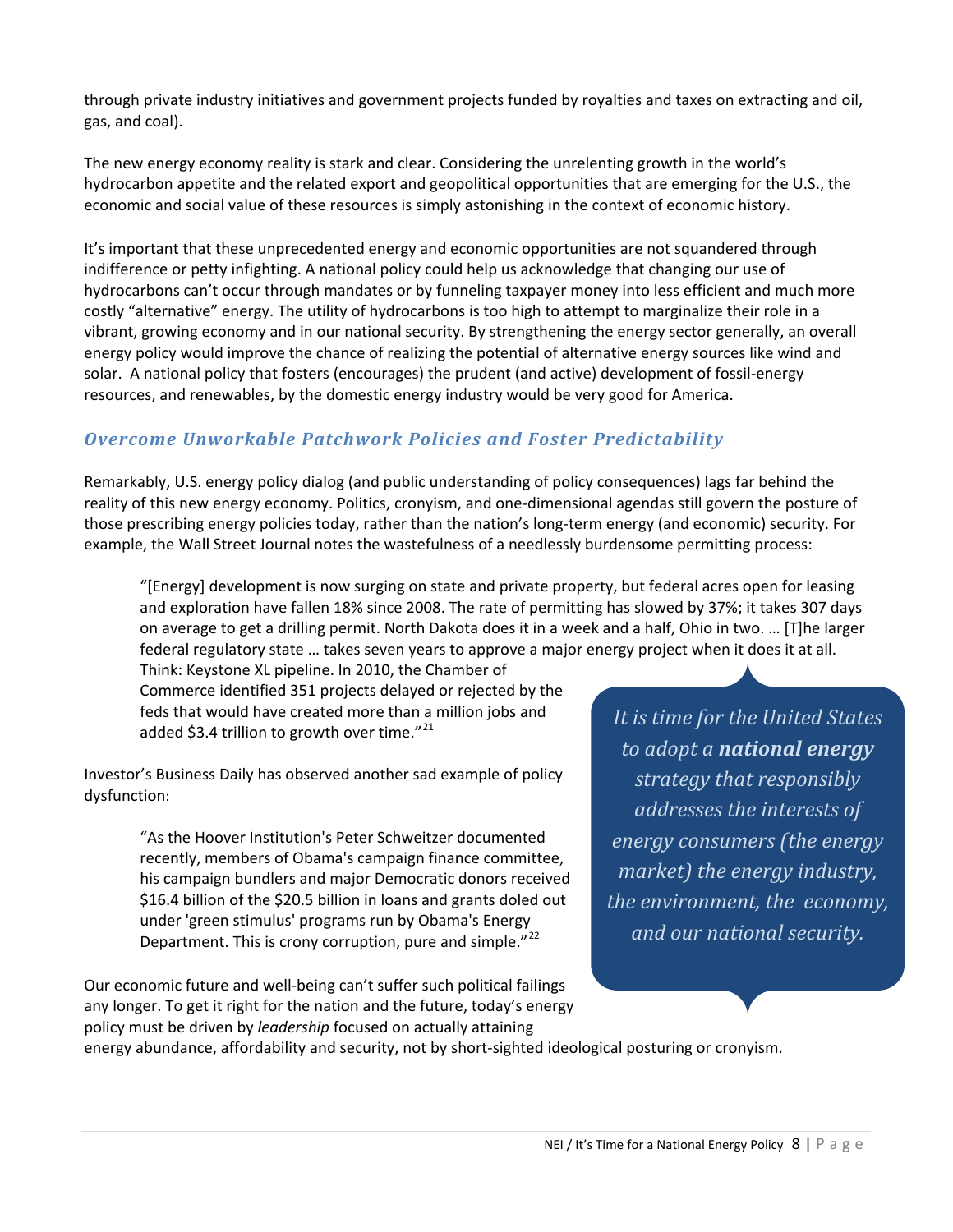Policy consistency and predictability and regulatory stability are recognized pillars of economic strength. A wise national energy policy would support these things. But, in the U.S. we suffer a widely mixed bunch of ad hoc energy policies that are not coherent and often contradict or confuse. Worse, these policies change randomly with the political winds. Many existing policies and regulations are outright hostile to energy producers and technologies labeled environmentally incorrect, especially coal, nuclear, and oil. (A typical U.S. power plant's environmental compliance costs are now astronomical; utilities need stability to function.) Some are specifically designed to limit or eliminate the use of these energy sources. (In 2008 Senator Obama said he would "end the age of oil in our time," which "would take nothing less than a complete transformation of our economy.") Other policies favor and coddle energy producers who have failed to demonstrate their value in the marketplace.

Patchwork policy makes it very difficult for the energy sector and the market to behave rationally or efficiently. The existence of so many different policies is a serious barrier to energy investment, development, innovation and dialog. And while this hampering patchwork exists the energy *world* continues to move forward, forcing the U.S. to miss energy opportunities.

One reason it's important to have a stable national energy policy that doesn't constantly change with the political winds is this: the absence of a clear policy, the presence of contradictory policies, or the risk of whimsical policy change renders uncertainty for all investment in the energy sector (which increases risk), and they foster the non-allocation or misallocation of resources to productive energy enterprises. If policy isn't clear or isn't reliable and predictable the result is inevitable: gridlock in energy investment, wastefulness, and higher energy prices.

The markets need long-term business certainty to function efficiently, maximize value, and best stimulate the economy. The certainty provided by a coherent federal policy framework would allow industry players and private-sector innovators to figure out how to best reduce carbon at the lowest cost. Moreover, the existing policy patchwork makes the game impossible to understand, makes long-term planning impossible (with tax credits, rebates etc., changing every couple of years), and leaves new technologies sitting idle for want of capital.

A comprehensive national energy policy could provide the consistency and predictability needed for long-term energy and economic success. By defining broad standards and objectives a national policy could help *streamline and simplify* regulations that now impose costs, delays, and other adverse consequences. The Wall Street Journal has aptly observed:

"A unit of energy is a unit of energy, so the main role for Washington should be creating transparent, stable policies so private investors can apply their inventiveness to keep supplies growing and prices  $low.^{"23}$  $low.^{"23}$  $low.^{"23}$ 

## *Lead the U.S. toward Energy Self-Sufficiency and Energy Security*

The U.S. remains highly dependent on foreign oil. This increases costs, reduces options, and increases security risks. It forces us to put money into other, not-so-friendly economies, rather than our own. Depending on foreign oil producers also increases environmental risks associated with long-distance shipping and lax production standards. Yet our regulatory leviathan effectively prevents the nation from accessing and using its own energy resources to dramatically improve energy independence. Increasing our access to reliable domestically produced energy sources is essential to reducing dependence on foreign energy.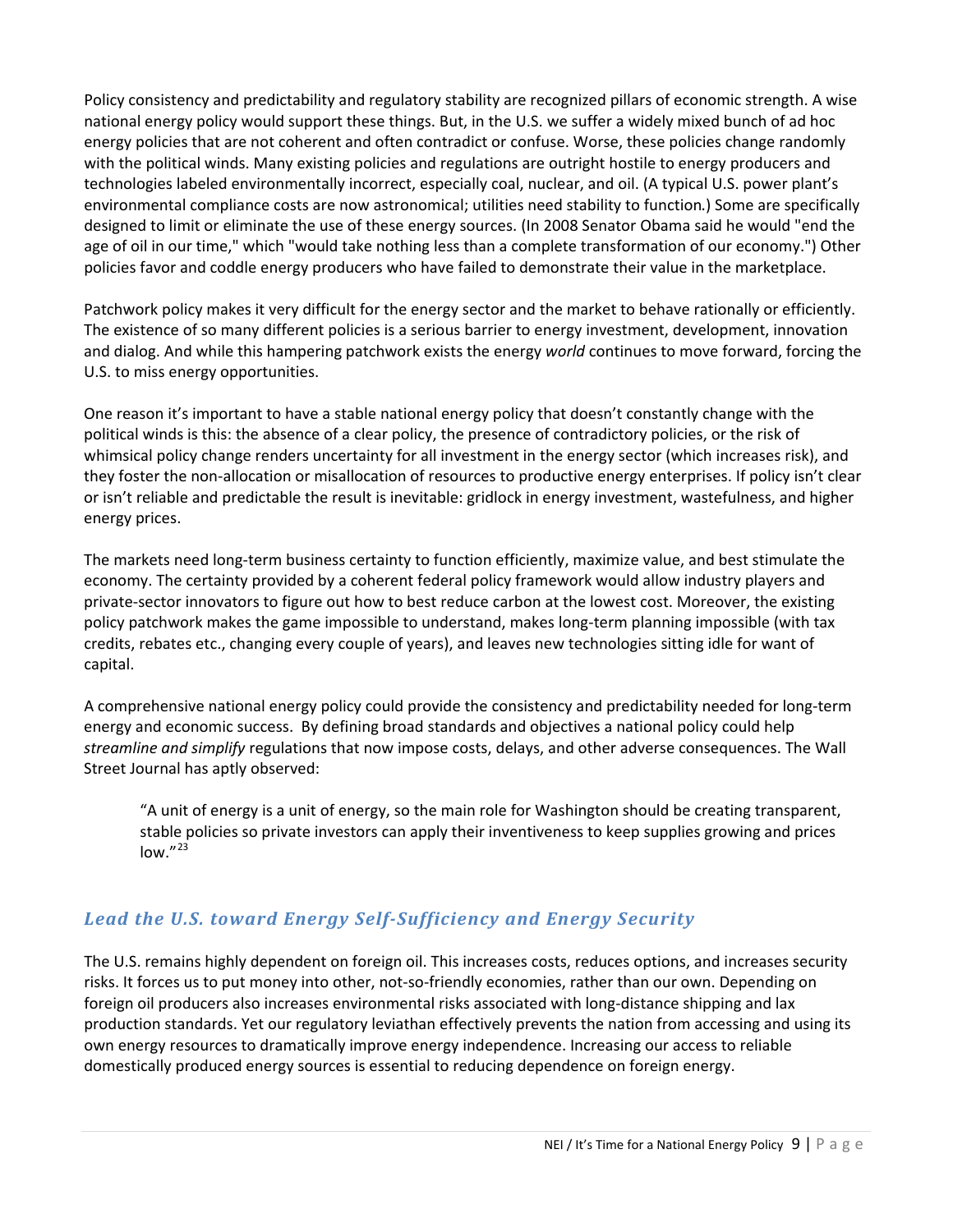*By "energy independence" we're not talking about independence from oil and other hydrocarbon energy sources, but selfsufficiency in the production of the energy required to meet our economic and security needs.*

This essential shift toward energy self-reliance can occur more effectively and at a better pace with a straightforward national policy designed specifically to attain that objective – by focusing on and encouraging the development of *all* domestic energy resources, both traditional and renewable, to boost domestic energy supplies. Such a national policy is needed to transcend and supersede the persistent squabbling between those who think all fossil-energy use damages the planet, and those who want our economic liberty to survive, grow, and thrive (which is impossible without abundant energy).

Freeing our nation from dependence on unfriendly and unreliable foreigners for our energy is not only an economic issue, it's a very real national security issue. Given our reliance on oil for transportation, we are highly vulnerable to supply disruptions and price shocks rippling through the global market and energy supply chain. Oil shortages and price swings pose a risk to our economic capability. We can attain energy *security* through policy that fosters a durable and reliable energy market that can meet demand through

#### competitive prices.

While *total* energy independence is not necessarily achievable or even desirable, moving much closer to energy independence and improving energy security (a position where the U.S. produces more energy than it consumes) are highly desirable outcomes that could be advanced by a national energy policy.

#### *Enable North America to become* **the** *Leading Energy Supplier*

Thankfully, hopeless dependence on oil and gas imports and the troubled Middle East is likely to become a thing of the past. Energy experts now project that North America will have the capacity to be a net exporter of oil and natural gas by 2020, transforming global politics by diminishing the relevance of less stable energy producing countries. Without a coherent national energy policy, these prospective trade and leadership opportunities are less likely.

A national energy policy could help the country focus on common energy objectives, and bring energy industry participants together so they can work collaboratively toward realizing the prodigious advantages and opportunities presented by the unusual combination of our vast natural resources, our technological capabilities, our vigorous energy sector, and world demand for energy.

#### *Support the Creation of Millions of Private-Sector Jobs, Economic Revival, and Increased Revenue to the U.S. Treasury*

Government policy should strive to foster industry development that creates private-sector jobs and supports communities – without reliance on taxpayer subsidies. A well designed national energy policy would ensure a healthy and vibrant energy industry, and overcome policies that harm the industry. A national policy that recognizes our fossil-energy abundance and fosters (or just permits) its development will not only deliver energy to American consumers and businesses; the economic activity associated with energy production, and the increased availability of affordable energy, will stir the economy, create millions of jobs for Americans, promote new industries or technologies, and increase economic activity generally. The economic impact will be transformational.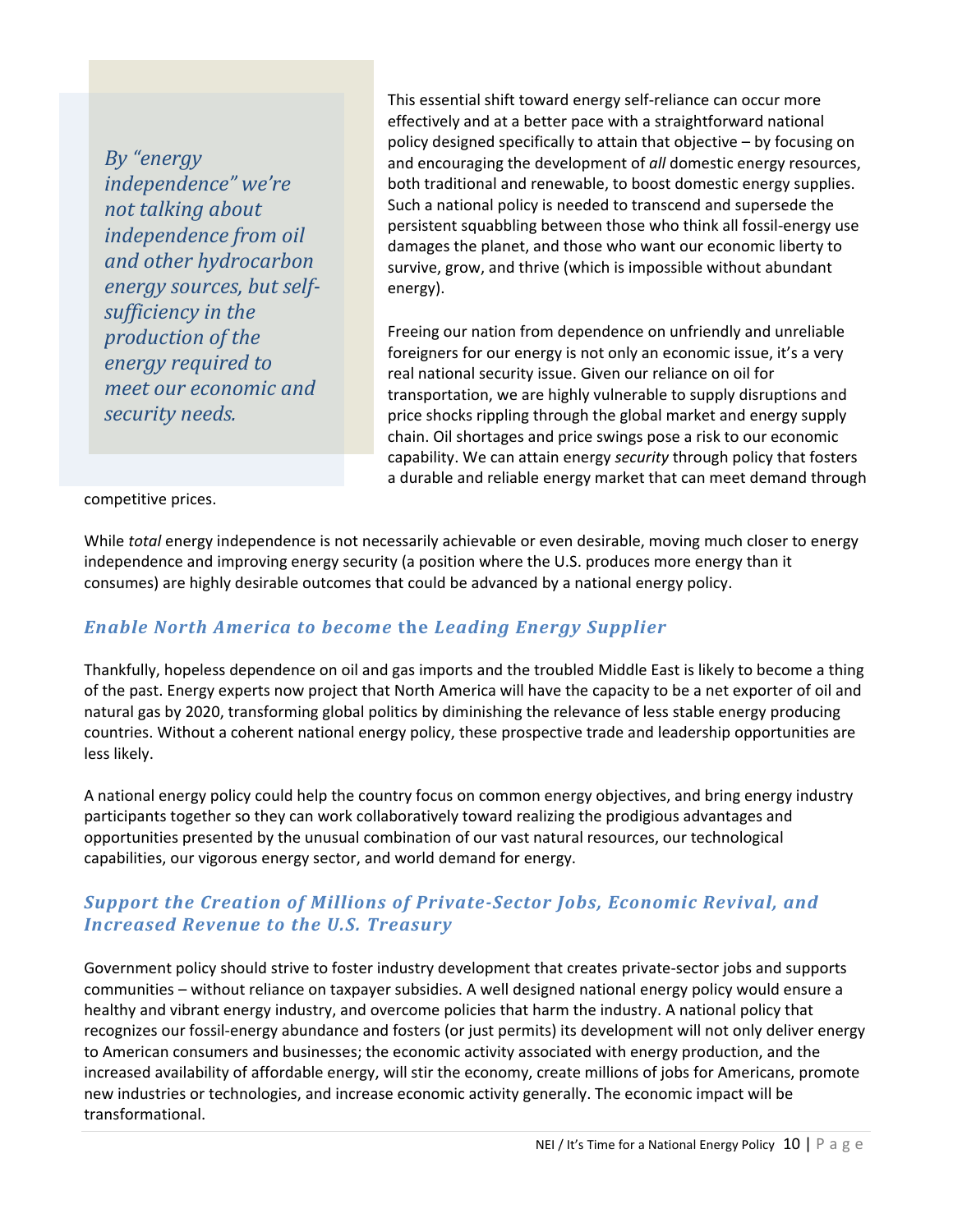Increased production of abundant domestic fossil energy will lower costs for consumers, increase economic activity, provide a competitive edge for U.S. industries, and could, according to Citigroup analysts, increase real GDP by 2% to 3.3% annually over what it would otherwise be through 2020.<sup>[24](#page-19-23)</sup> Through oil and gas extraction over the coming decade 3.6 million net new jobs are estimated in the U.S. and Canada, and, through increased tax receipts, the U.S. budget deficit could shrink by 60%.[25](#page-19-24) A national policy that enhances and *enlarges* domestic energy production would also significantly increase revenues to the U.S. Treasury.

A strong, successful energy sector produces a lot of jobs and a lot of energy for other job creators. Without energy, no one can create jobs. All jobs require abundant energy. Even if the energy industry itself wasn't creating a lot of jobs, the availability of a reliable and affordable energy supply creates jobs throughout the economy. Moreover, as energy costs decline, enterprises across the land have more resources available for expanding their operations and workforces.

A sensible national energy policy that provides long-term predictability and permits access to and responsible development of in-ground resources is an unprecedented opportunity for the United States to *increase* economic growth, job growth and energy independence. By creating potentially millions more jobs, a national energy policy can lift the economy and help reduce the deficit.

Given the U.S.'s sputtering economy, and persistent long-term unemployment, the entire country could use a *prolonged* energy boom shepherded by prudent energy policy designed to advance our immediate and future economic interests. Despite our poorly conceived and burdensome energy policies, our private energy sector is nonetheless driving a great deal of what little economic growth the U.S. presently has.

Today, 9.2 million Americans hold jobs supported by the oil and natural gas industries.<sup>[26](#page-19-25)</sup> All across America, communities are experiencing unprecedented economic revivals stimulated by oil and gas development booms emerging over the last five years. In Pennsylvania alone 80,000 well-paying jobs have been created in the last few years as the Marcellus shale gas play development has emerged. Rural counties that have long struggled economically are being revitalized; many new businesses are being started to serve the energy industry. Countless landowners are receiving gas-lease royalty checks they couldn't have imagined five years earlier.

The biggest threat to these unprecedented economic opportunities is overbearing or confused regulations based on misinformation or political agendas. Permitting this economic revolution to be shuttered or diminished by bad policy or inappropriately burdensome regulation would be a mistake of monumental and historic proportions. A sensible national energy policy could allow Americans to avoid this tragic outcome and take back their energy and economic future.

# *Ensure Sound Environmental Stewardship*

Ideally, energy policy leaders would acknowledge that environmental protection and energy development are not in opposition, but work hand in hand. It is only the strong, prospering economies that have historically demonstrated the ability to wisely manage their use of fossil energy to minimize adverse environmental impacts.

Through a coherent national energy policy we can ensure that our environment is protected and that we produce the energy resources needed to support our modern economy at the same time. A national policy designed to foster continuing technological development in all energy sectors will *allow* the energy industry to ensure *real* environmental stewardship in connection with developing all energy sources. Environmental stewardship is dependent upon and goes hand in hand with active development and the technological innovation that only ongoing development can bring.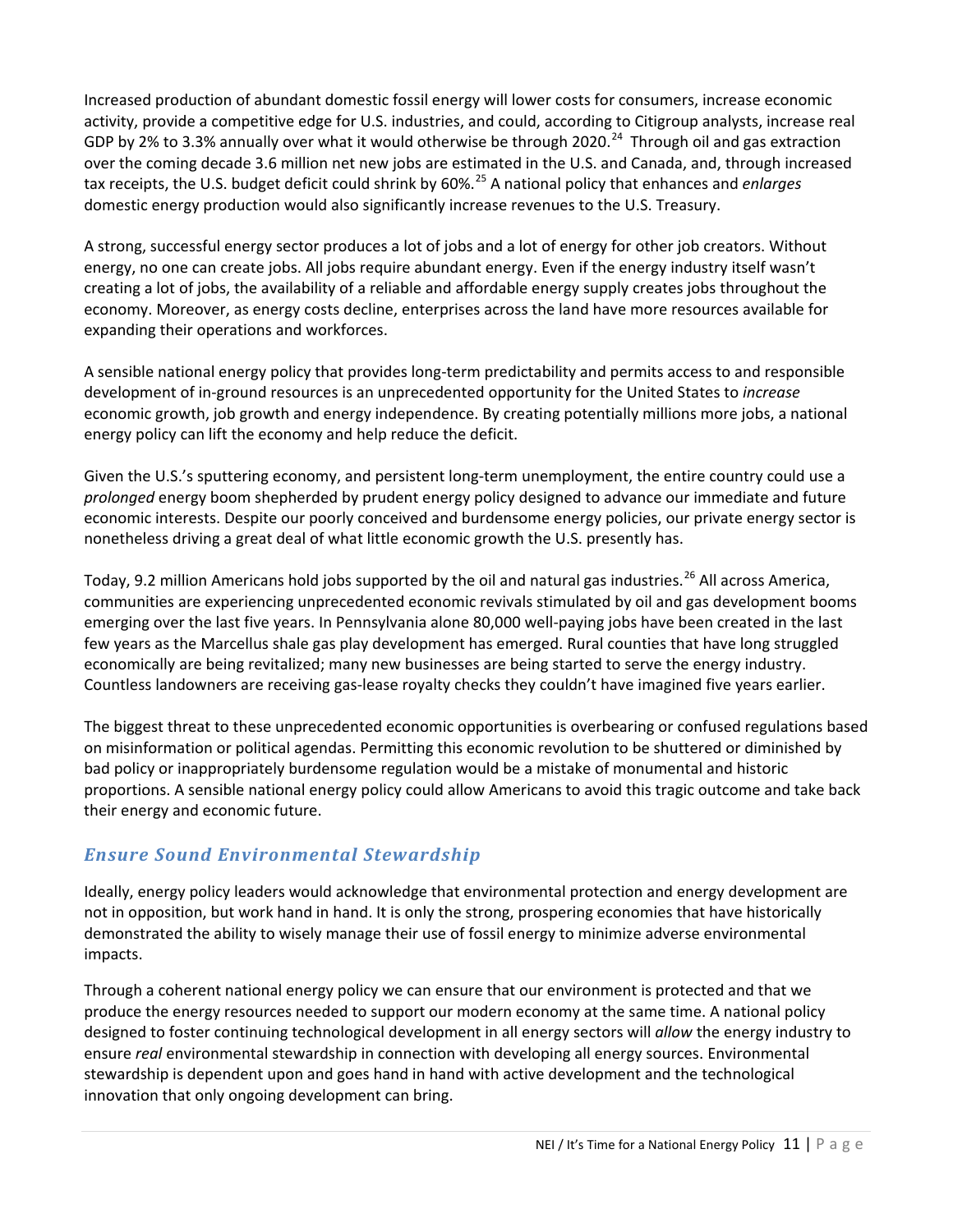One way to reduce carbon emissions is to permit and encourage the expanded development of nuclear energy. Nuclear is the only baseload energy source of carbon-free electricity, is a significant part of our energy portfolio, holds promise for the future with the advent of innovative reactor designs, and prevents more than 613 million metric tons of carbon dioxide every year.

Another is allowing the energy market to work. Increased natural gas production in recent years through the improvement of "fracking" and horizontal drilling processes has single handedly reduced the U.S. carbon emissions through private sector innovation by more than any "environmental policy" has. As a result of fracking, CO2 emissions in the U.S. have hit a 20-year low as power plants replace coal with plentiful, low-cost, cleaner-burning natural gas.<sup>[27](#page-19-26)</sup>

"Environmental stewardship doesn't happen by establishing more and more regulations and restrictions that nobody can get through," he said. "It's deploying the amazing new technologies that all of you are working on and developing every day, that not only will produce more energy, more cost-effectively, more dependably, but we will do it with better environmental stewardship."

*North Dakota Senator John Hoeven* 

The U.S. Energy Information Agency says the U.S. has cut CO2 emissions more than any other country over the last six years, back to 1992 levels, and that this is due mainly to low-priced natural gas.<sup>[28](#page-19-27)</sup> Fracking leads to plentiful, affordable natural gas, which increases its use, which leads to cleaner air *and* lower energy prices, *and* jobs *and* economic growth – something the EPA's mandates and regulatory approach could *never* accomplish.

Allowing the energy industry and markets to thrive generates the resources to advance environmental science, technology, and best practices, and thus environmental protection. A national energy policy could bridge the incessant gap between environmental lobbies and energy producers while supporting the goals of reducing energy-related pollution, CO2 emissions, and adverse health effects from burning fossil fuels. This is a key task of a coherent national energy policy.

# **Hurdles and Barriers to a Successful National Energy Policy**

While these diverse reasons for a national energy policy are compelling, a lot stands in the way of successfully developing and implementing such a policy. Reviewing some of these obstacles may help policy advocates overcome them.

# *Lack of Clarity about What "National Energy Policy" Means, and how to Get it Done*

Defining what we mean by National Energy Policy is a preliminary hurdle – the term means different things to different people, and is regularly bandied about without definition. To some, it's a simple overarching guideline; to others it's a 2,700-page dysfunctional legislative monstrosity that attempts to please everyone while empowering the government. Being purposeful and clear on what is meant by "national energy policy" is a good first step. It shouldn't be confused with an "energy agenda" or "energy subsidies and incentives." Keeping it simple is a key to successfully establishing a policy that is effective, readily communicated, widely accepted, and followed. If the policy is too complicated, or attempts to micromanage all matters energy, or is merely a smoke screen for political patronage or the dispensation of government largesse to interest groups, it won't work. Congress has a terrible propensity for making the simple complicated and dysfunctional. A hurdle is overcoming this aspect of our political process.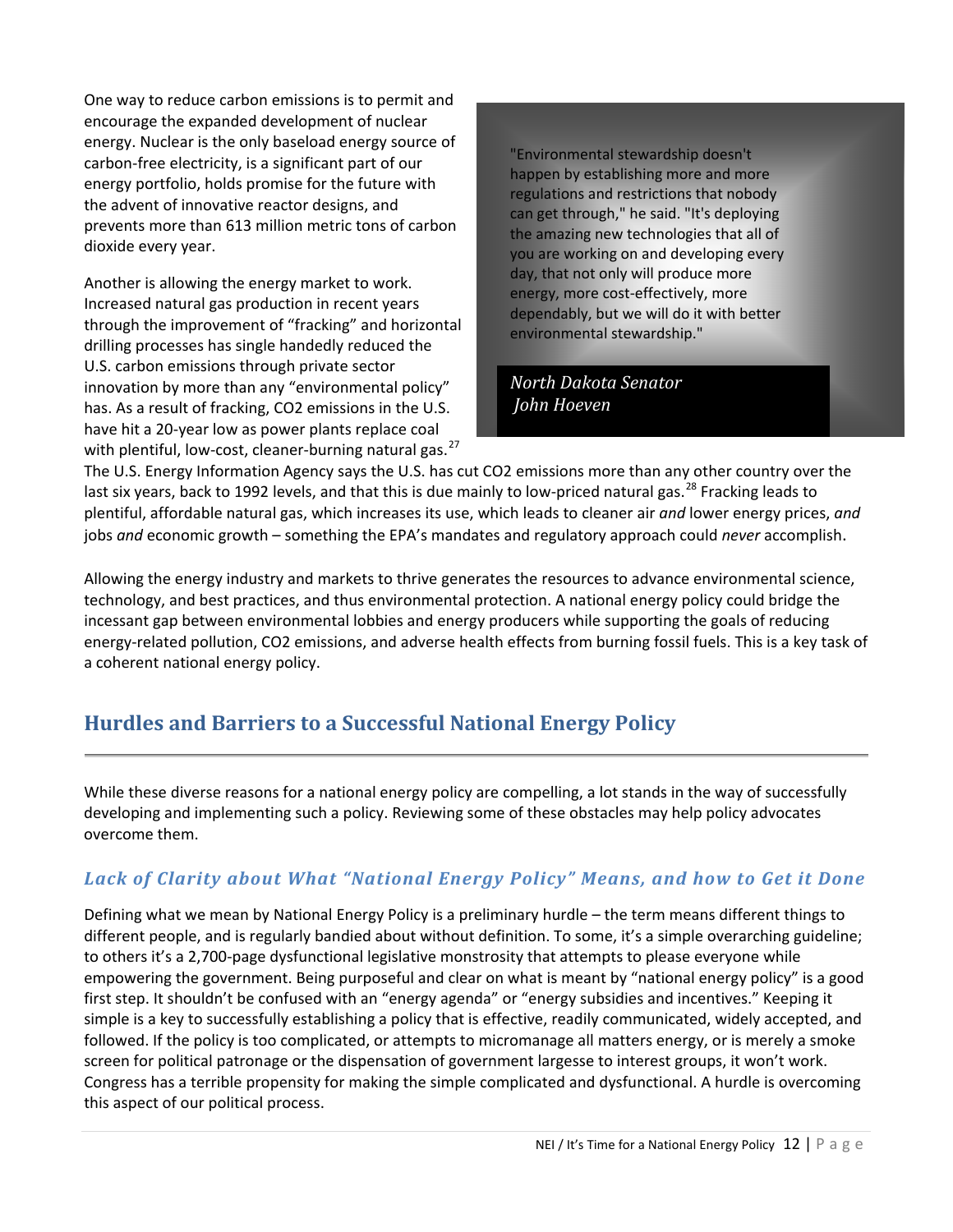A related issue that needs clarity is "who establishes such a policy?" Is it the EPA, the President, Congress … or anonymous bureaucrats or policy wonks in shuttered rooms? What does it take to become a national policy? Who are the various parties that must be persuaded, and who must show their consent or support? Does it require an act of Congress, or an Executive Order, or a regulatory pronouncement? What form must the policy take in order to actually accomplish its mission? Answering these questions up front will help leaders properly chart a course to policy success.

Establishing a road map to securing a national policy is an essential step that requires clarity and determination. This requires definition of the actions that must be taken before a national policy can be realized, and definition of the nature of the process (an open, public dialog, or brokered back-room deals). How can we ensure that the policy can be relied upon, offers predictability, and is not subject to whimsical change? Half the problem with government policy is that it never stops changing, which wipes out predictability; without predictability charting a course and making progress is very tough.

One step that seems essential is establishing policy elements and objectives that are *long term* in nature. Policy advocates and leaders must then actively and deliberately (systematically) educate the public and the stakeholders affected by the proposed policy and marshal significant public and industry support for the policy's essential elements and objectives.

# *Varied Interests want a National Policy to Advance their Ideological Position.*

Another hurdle that stands in the path of establishing a viable, useful national energy policy is very basic. Every form of energy faces its share of dissenters. This makes developing a universally accepted energy policy particularly challenging. Energy policy can be a highly controversial and polarizing topic, and it's one of the most politicized issues; consequently, many in public office are unwilling to be bold and forthright or take a stand. They want to avoid ideological crossfire. They fear conflict.

Democrats and Republicans have starkly different (some would say "competing") views on what energy "policy" should be, and those views are unduly affected by the need to serve constituencies. The competing interests (those who want to protect the environment vs. those who want to tap nature's hydrocarbon bounty) are a barrier. How do we get past this difference? Is it a political difference or a substantive difference? We must get past it in order to have a true national energy policy.

Those in positions of power and high profile must be persuaded to step up and accept the responsibility of advocating for a policy that is wise, even though the policy may not please everyone and may pose some risk to the advocate's own comfort zone.

## *An Absence of Leadership*

Many competing interests clamor for energy policy that addresses *particular* interests or needs. Policy wonks talk and write about particular energy issues all day long, but their ideas don't get any traction because they don't have a loud enough voice, and they're often focused on minutia (in the policy weeds). Fashioning and implementing a solid national energy policy requires real leadership and real courage, and the ability to cut through these varied agendas and wonkish details to see the big-picture, long-term fundamentals. Leadership on this must have the fortitude and tenacity to resist allowing the policy to devolve into a series of government handouts designed to serve these many individual interests.

It's bigger than patting a few special interests on the head, and no one doubts that getting it done is a major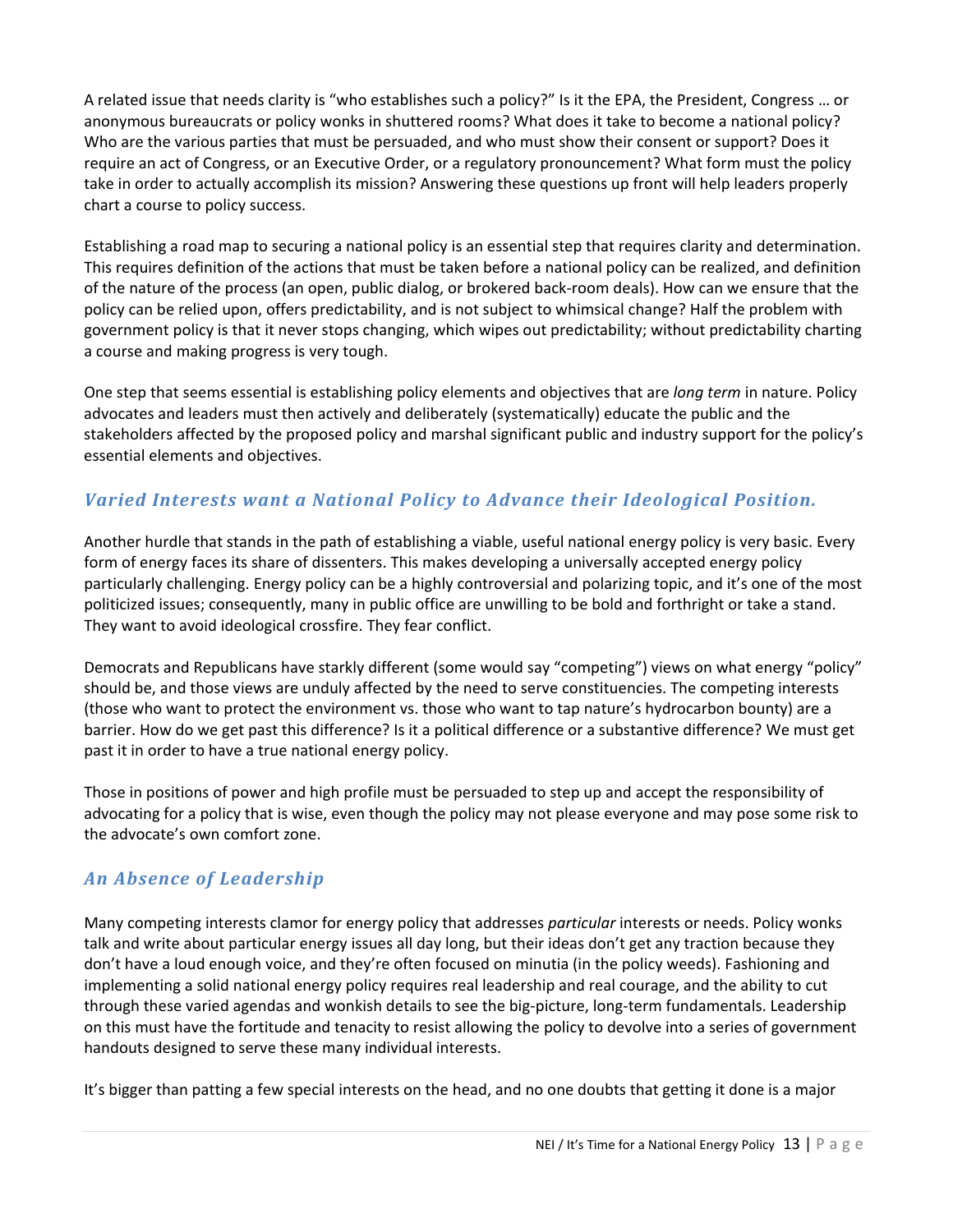challenge. This begs the question: who will lead? Leadership in this area has, historically, been absent and this makes it difficult to accomplish.

Presidents since FDR have declared their intention to solve the nation's energy problems and have attempted to do so through energy policy prescriptions, programs, mandates, regulations, and the expenditure of enormous amounts of money. Presidents since Nixon have declared their intention to get the U.S. to "energy independence." They have been very ineffective for the most part, and usually end up just serving various energy agendas. They also haven't focused on promoting the private sector's energy production capabilities, or maximizing the intelligent use of domestic resources; worse, the expansion of some energy opportunities always seems to come at the expense of other energy opportunities. When policy tries to advance a technology it substitutes some unaccountable committee's *preferences* for the market's uniquely prescient judgment about what works – and it's always a losing proposition for taxpayers. Energy policies have generally attempted to restrict or control private action rather than freeing it. None of these past energy policies have improved energy supply, delivery or consumption in meaningful, lasting ways.

Leadership on this issue in our time is much bigger than a president's patronizing talking points, or pet projects. It must be *far* more than a policy mechanism designed to get votes. This time it's about the very serious matter of our country's economic future and national security – and the essential role energy plays in securing these things now and for posterity. We're at a crossroads.

The energy and technology needed for both energy independence and energy security *are* here in the United States. All that's missing is the political will to unleash the free market and state autonomy. The U.S. government has persisted in not owning up to the truth about the potential of our domestic energy resources. We are *rich* in energy resources, and disabled by policies that don't permit us to access them. This is where political will comes in.

On August 23, 2012 Mitt Romney's presidential campaign unveiled a [white paper](http://www.mittromney.com/sites/default/files/shared/energy_policy_white_paper_8.23.pdf) detailing its national energy plan. This thoughtful document offers ideas for a serious energy-policy debate and focuses on developing all available energy resources and technologies. It takes a careful look at the facts, keeps things fairly simple, and advocates localizing regulatory aspects of energy development (empowering states). President Obama has advanced a rathe[r different energy policy posture,](http://www.whitehouse.gov/sites/default/files/blueprint_secure_energy_future.pdf) focused heavily on "investing" in green energy technologies, ending reliance on oil, conservation, mandates and standards, while also recognizing that oil and gas development must continue. There is a dramatic difference in focus between these two visions: one is centered on extensive government involvement in energy issues and controlling behavior; the other is centered on the liberating the states, the private sector and the private market.

Regardless of who is President, advocates for energy abundance and energy security will still have quite a job on their hands to educate and lead members of Congress and the public, help them to recognize what elements of these two visions will work (and the aspects of today's policy that don't work), and secure their support for unleashing the forces that will actually enable real movement toward energy independence, and toward changing today's damaging policies.

Leadership must come from the energy industry, the political class, the scientific and technology communities and others with the knowledge and experience to understand the stakes and implications of a comprehensive, long-term national energy policy. Non-partisan organizations like the National Energy Policy Institute, and think tanks like the Heritage Foundation, have made great contributions to the energy policy dialog, and could play a meaningful leadership role in informing the public and political leaders. An organized leadership effort by the governors and industry associations throughout the nation who understand the need for and urgency of a national energy policy would go a long way toward seeing such a policy materialize.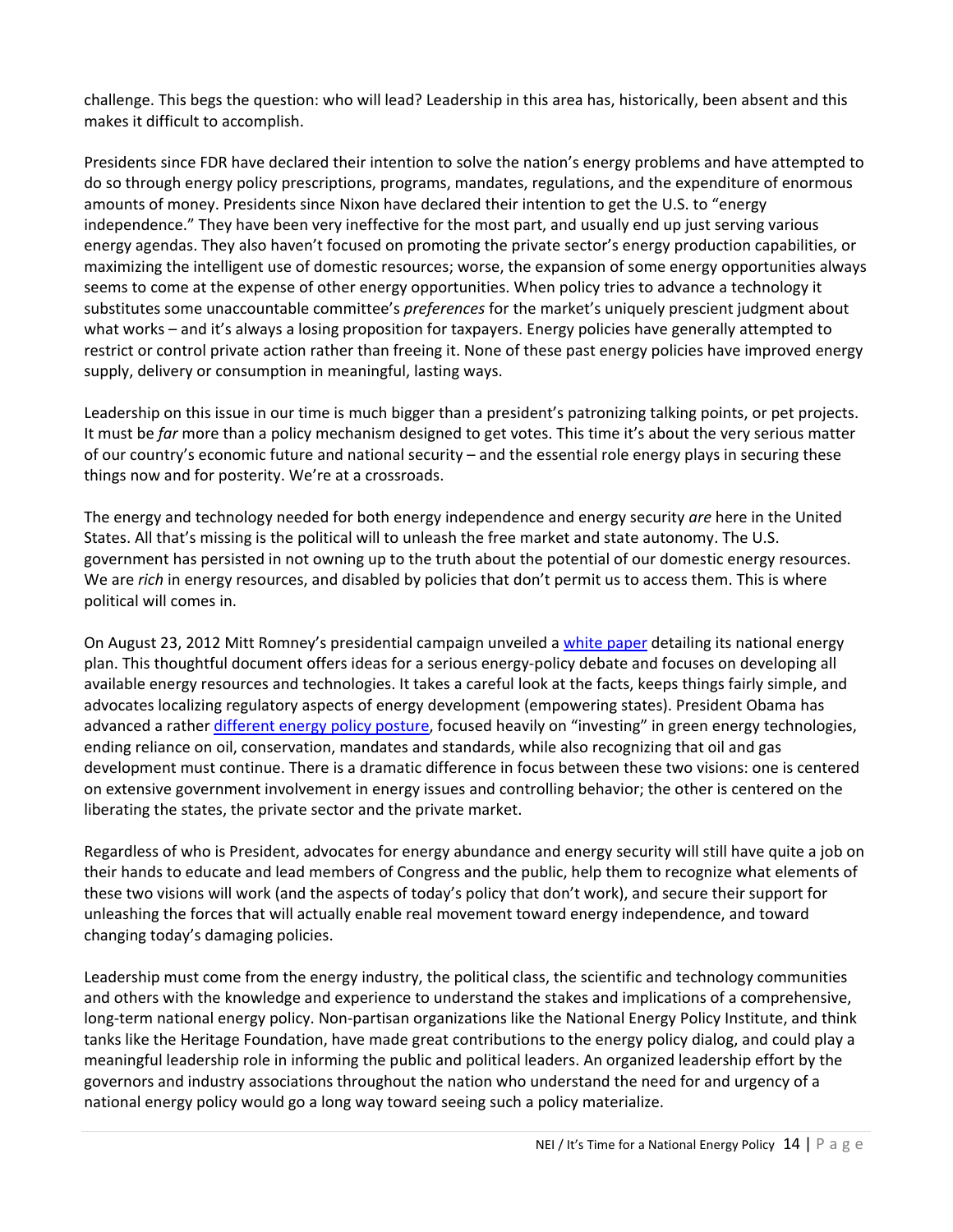## *Where should this "Policy" Originate?*

Many very intelligent members of our political and industrial communities realize the importance of, and advocate for, a national energy policy. But, triggering a viable process designed to develop and implement such a policy has proven elusive.

Who has the authority to define and implement such a broad policy? While the Federal Government is the logical party to declare and implement a national policy in a binding way, leaving the process to Congress or regulators may be insufficient to the task. Leaving it to Congress also ensures that the policy outcome will be too complicated to succeed. Most would agree that U.S. taxpayers don't need another package of endless specialinterest gifts from congressmen seeking votes.

Is this a policy of government, or a policy of the private sector, or a policy of the energy sector, or a policy of the environmentalists? All of these groups have their own idea of what energy policy should be about … it's about fulfilling their own respective agendas. Getting these disparate groups and their conflicting agendas into alignment won't be easy.

While it is congress that *should* be leading on this and designing it and implementing it, expecting Congress to do so may be somewhat ambitious. Is it realistic to expect anything to happen this way in Congress? Probably not.

But it has to start somewhere. So who's going to do it? Leaders in and outside of Congress can begin defining the elements of a national energy policy through a deliberate, focused, and open dialog. Such a coalition of determined leaders, starting with industry CEOs, could establish a forum for such a policy development process, engage the public in the dialog, and educate Americans about its purpose and merits – Mitt Romney has already developed a useful starting point and framework for the dialog with his 2012 energ[y white paper.](http://www.mittromney.com/sites/default/files/shared/energy_policy_white_paper_8.23.pdf) In this way, perhaps a consensus would emerge, which in turn could lead to sensible action in Congress supported by the Executive Branch.

Leaving it up to Congress, and waiting for them to act, ensures that a high-value national policy will never exist. Congress has proven itself wholly incapable of rising above the vested interests screaming in their ears. Nonetheless, Federal leadership is very important and should be sought.

#### *Coming to Agreement on Common Broad Objectives.*

Another hurdle is getting past the notion that everyone must agree on every aspect of the national policy. Start with one plank. The agendas and wish lists have to be set aside and focus must be on "what are we all here for, really? What's really most important, that we can agree on?"

Agreement on basic principles is a good starting point. For example, it is likely that agreement can be reached on these points:

- Ensuring access to abundant affordable energy is essential to sustain our economic growth, our standard of living, and our national security.
- Energy policy should be technology neutral, promote price transparency, and leverage private-sector investment.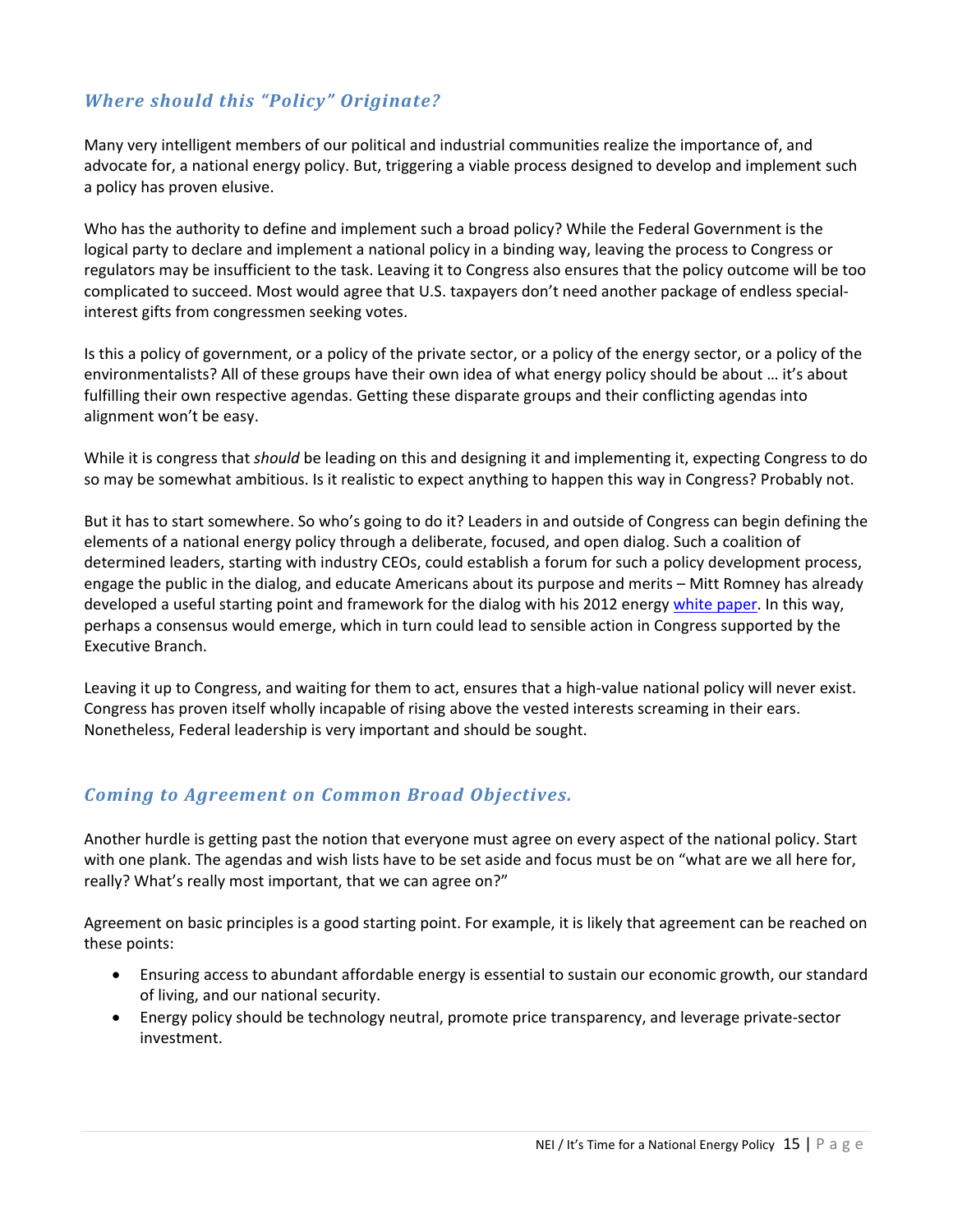## *Facts vs. Ideology*

The insufficient dissemination of facts about our natural resources and the safe technology to recover those resources fosters an uninformed conventional wisdom. Many in the U.S. are generally ignorant of the profound and dramatic *economic* benefits, and safety, of increasing hydrocarbon production, and the limitations of "green" renewables. These are barriers to a sound national policy.

We will never have broad cross-factional support for a sensible, comprehensive domestic energy policy until realism and fact can overcome ideology and fiction (utopianism) in the public mind. Unfortunately, that's not likely to happen in the foreseeable future without a concerted educational campaign.

It is a fact that America cannot provide for all of its future energy needs through renewables, efficiency, and conservation (despite their obvious value and utility). Getting many in the U.S. to admit these things is a big hurdle. While it's also a fact that renewables play a meaningful and growing role in our energy future, they simply can't meet the country's vast energy needs at an affordable price, at least not today. Solar and wind only provide 1% of our energy needs today; and, according to the U.S. Energy Information Administration's Annual Energy Outlook projections, solar and wind are not likely to provide more that 3% of U.S. energy needs by 2035, without major technological breakthroughs.<sup>[29](#page-19-28)</sup>

The Executive Branch and many in Congress are held hostage to the "anti-carbon, anti-nuclear" environmentalists who aren't swayed by the fact that natural gas emits 50 percent less greenhouse gas than coal and that nuclear energy has a zero carbon footprint. This is a hurdle.

# **Past Government Energy Policies have Not Fostered Energy Abundance or Energy Security**

Energy policies of the past have been well-documented failures. Industrial policy initiatives focused on heavy subsidies for alternative energy sources as a means of attaining energy independence have failed, wasted hundreds of billions of taxpayer dollars, distorted the energy market, and have been accompanied by regulations that stifle traditional energy development, and growth in one of our country's greatest economic engines.

It is widely recognized that governments are not good at picking energy winners. In fact, government has a distinguished history of picking losers. For far too long, politicians have directed energy development with political forces rather than market forces, and this has repeatedly failed. Taxpayers, and the nation's economic welfare, can't afford any more self-serving political outcomes. It's time for government to admit that directing energy technology development is simply not in its wheelhouse.

Alternative energy sources, while promising, have fallen short. They remain far from commercially viable and simply can't displace conventional base load energy sources in the near future. Instead of attempting to force alternatives on the market with mandates and subsidies, policy could better serve the national interest through incentives – like an R&D tax credit – that stimulate private investment in technology, and funding research that creates new knowledge.

A national energy policy, to have real value and credibility, would have to rise above the crony-capitalist temptation suffered by Members of Congress. Fact-based economic calculation has to guide energy policy, rather than blind faith in alternatives or blind determination to end fossil fuel use.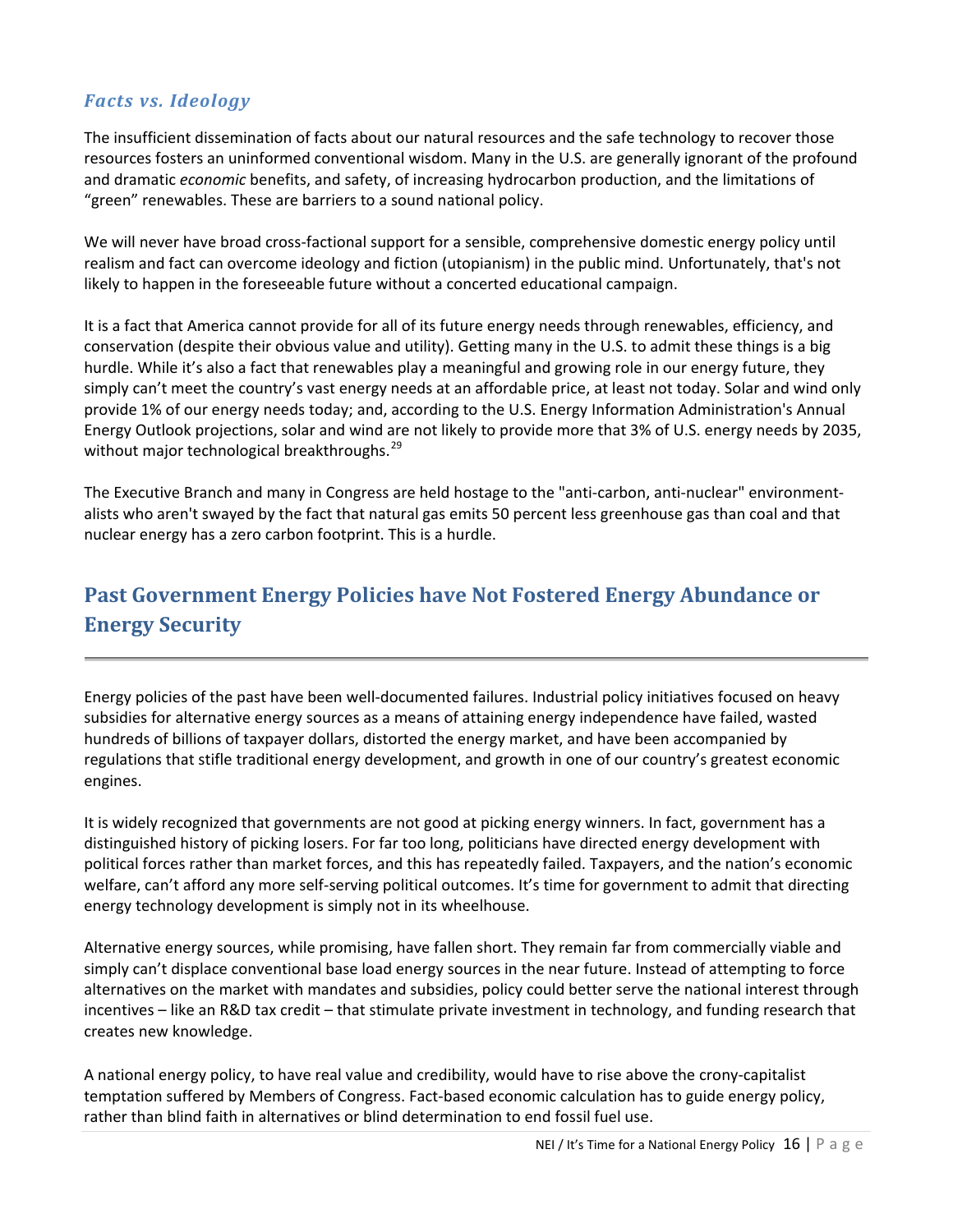Where states have permitted aggressive development and the advance of traditional energy resources, economies thrive, in dramatic contrast to the nation's economy as a whole (which suffers generally from a lack of energy policy coherence and the tilt of a "green" agenda within the government's ranks rather than an "energy" agenda). These ad hoc "agenda" policies force the American people to suffer higher energy costs for electricity and gasoline, and grave uncertainty about their energy future.

# **What are the Consequences of not having a Coherent National Energy Policy?**

Those who control their energy, control their future. If we fail to develop and implement a coherent, productive national energy policy, we lose as a nation and we give up the jobs, money and environmental management opportunity now within our grasp. Our energy-rich neighbors will sell their North American resources to China and other lucrative Asian markets, rather than the U.S. We won't sell our energy resources to anyone, including ourselves.

Continuing down our current path of energy-policy confusion is a clear and foreseeable strategic blunder with grave long-term economic and security consequences.

If the United States, and each state, continue to fail to establish a sound energy-production strategy, we will surrender to foreigners control of the energy realm, and when that happens we become energy victims *unable*  to control our own economic destiny.

# **What can be done to Ensure that the United States has a National Energy Policy that Works?**

The United States is at an historic crossroads. Thanks to shale development and dramatic advances in technology, our nation has far more recoverable oil and natural gas resources than we could have even conceived of a few short years ago. The United States can and should become a real leader on the world energy stage, right now. To do so, our industry leaders and elected officials must:

- Recognize the historic energy and economic opportunities we face.
- Learn the facts.
- Educate the public.
- Advocate common-sense reality over ideology, and facts over fear.
- Refine their statesmanship skills.
- Get the right people in a room (as often as necessary) to discuss the subject and stimulate action.
- Lead.

They'll then be capable of shepherding a coherent and effective national energy policy into reality, one that actually advances the nation's critical economic and strategic interests and diffuses or overcomes competing ideological differences. It's time.

NEI intends to support and expand a vibrant and national interest and dialogue, open to all interests and perspectives, on the subject of energy production and the importance of wise, effective energy policies.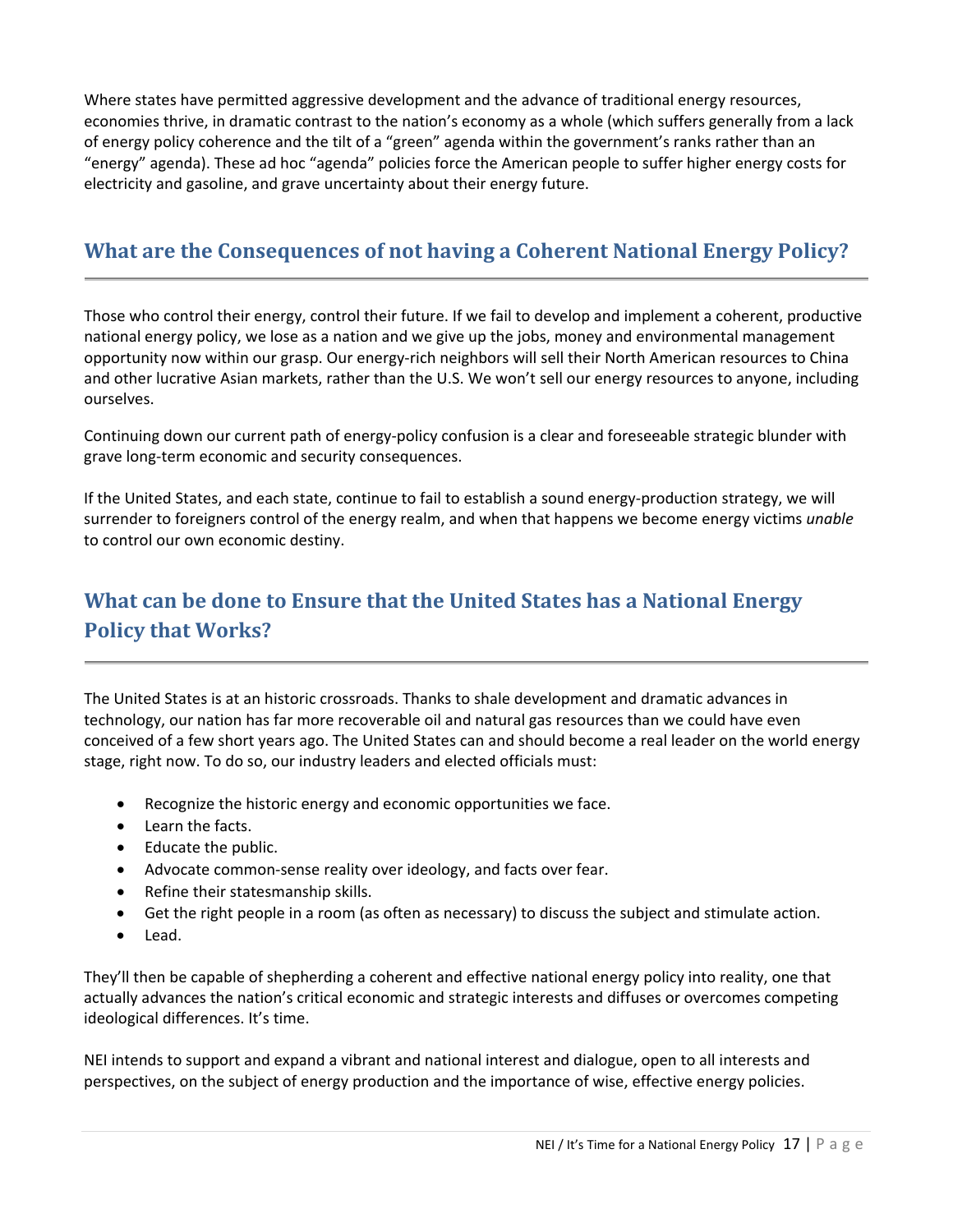Please join this important national conversation. Visit the Nemacolin Energy Institute website for more information about its energy-related activities and forums:

#### <http://www.neienergy.org/home.htm>



#### **Endnotes**

i<br>I

<sup>1</sup> [William O'keefe,](http://www.investors.com/search/searchresults.aspx?source=filterSearch&Ntt=WILLIAM+O%27KEEFE&Nr=OR%28Author%3aWILLIAM+O%27KEEFE%2cAuthor%3aWilliam+O%27keefe%29) "Country's Economic Welfare Can't Take More Poor Energy Policy," Investors.com, August 9, 2012, <http://news.investors.com/article/621637/201208091714/america-needs-white-house-congress-to-work-together-on-energy.htm>

2 L. A. Times, Federal report: U.S. oil imports down, domestic production highest since 2003, March 12, 2012, [http://www.latimes.com/news/politics/la-pn-report-us-oil-imports-down-domestic-production-highest-since-2003-](http://www.latimes.com/news/politics/la-pn-report-us-oil-imports-down-domestic-production-highest-since-2003-20120311,0,1926377.story) [20120311,0,1926377.story](http://www.latimes.com/news/politics/la-pn-report-us-oil-imports-down-domestic-production-highest-since-2003-20120311,0,1926377.story)

3 Institute for Energy Research, Exposing the 2 Percent Oil Reserves Myth, March 13, 2012, <http://www.instituteforenergyresearch.org/2012/03/13/exposing-the-2-percent-oil-reserves-myth/>

4 U.S. Energy Information Administration,<http://www.eia.gov/naturalgas/crudeoilreserves/>

5 ["Hard Facts: An Energy Primer,](http://www.instituteforenergyresearch.org/hardfacts/)" Institute for Energy Research, 2012.

 $6$  U.S. Energy Information Administration,<http://www.eia.gov/analysis/studies/usshalegas/>